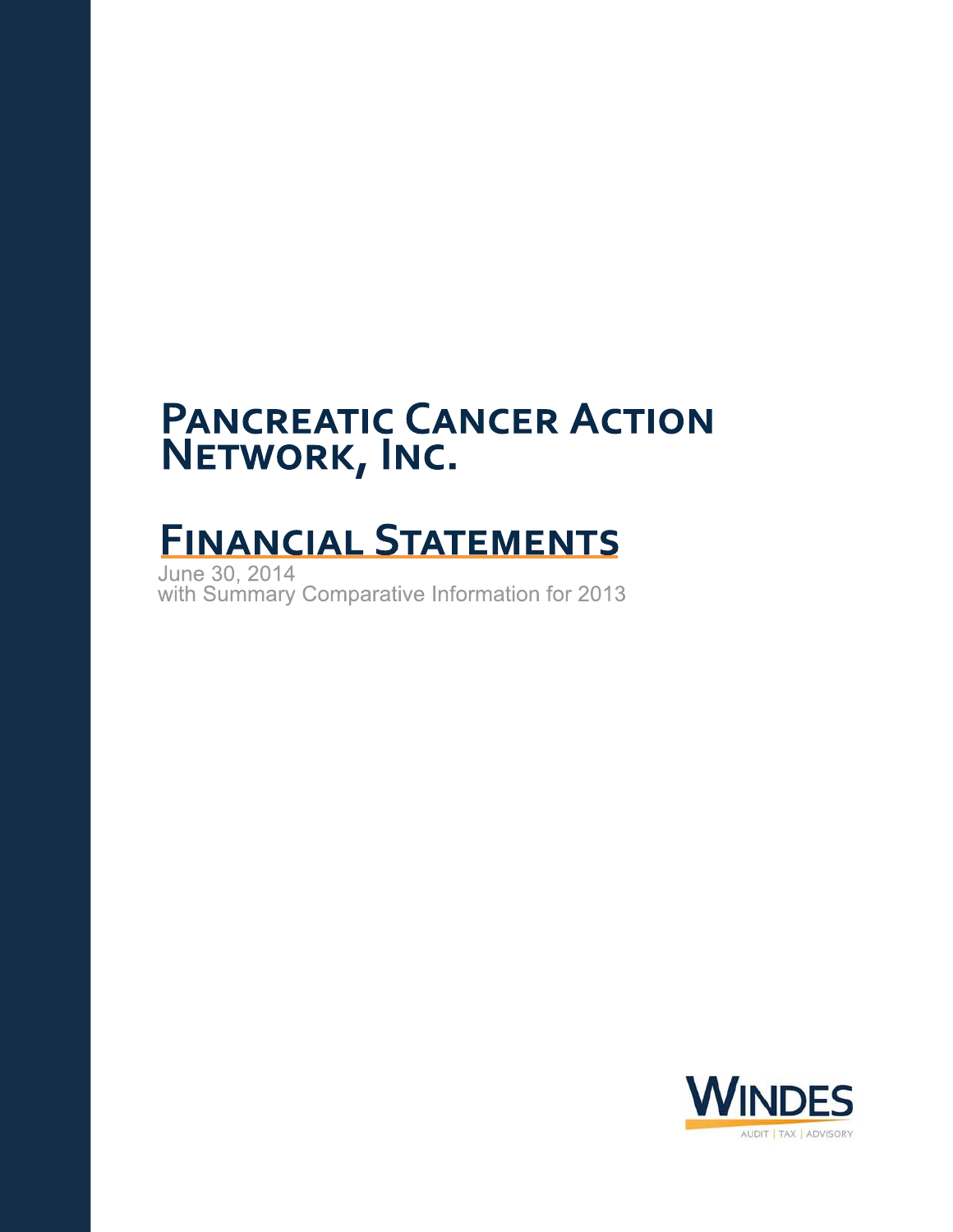# **CONTENTS**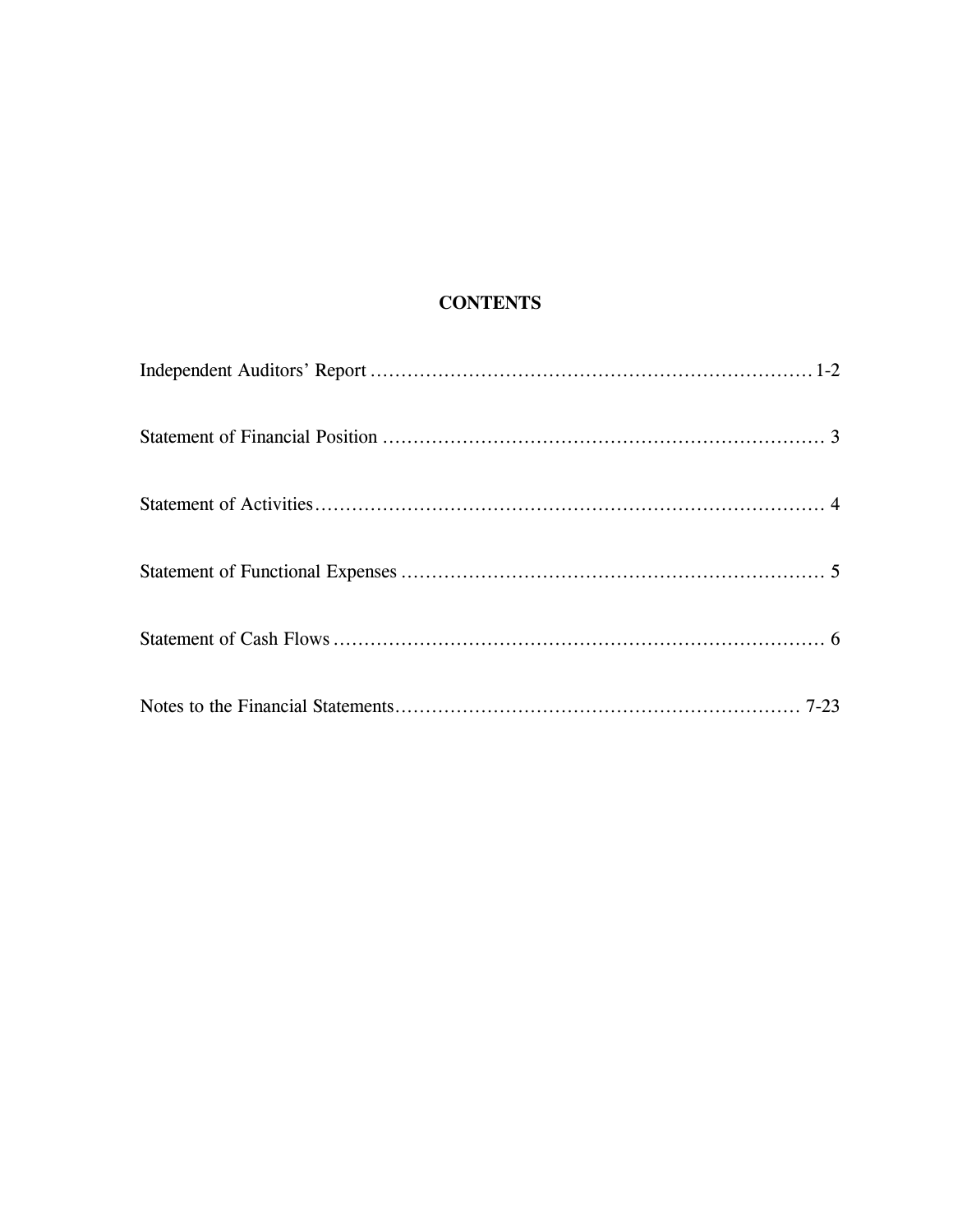

111 West Ocean Blvd. Twenty-Second Floor Long Beach, CA 90802 562.435.1191

18201 Von Karman Ave. Suite 1060 Irvine, CA 92612 949.271.2600

601 South Figueroa St. Suite 4950 Los Angeles, CA 90017 213.239.9745

www.windes.com

## **INDEPENDENT AUDITORS' REPORT**

To the Board of Directors Pancreatic Cancer Action Network, Inc.

We have audited the accompanying financial statements of Pancreatic Cancer Action Network, Inc. (a nonprofit organization), which comprise the statement of financial position as of June 30, 2014, and the related statements of activities, functional expenses, and cash flows for the year then ended, and the related notes to the financial statements.

## *Management's Responsibility for the Financial Statements*

Management is responsible for the preparation and fair presentation of these financial statements in accordance with accounting principles generally accepted in the United States of America; this includes the design, implementation, and maintenance of internal control relevant to the preparation and fair presentation of financial statements that are free from material misstatement, whether due to fraud or error.

#### *Auditors' Responsibility*

Our responsibility is to express an opinion on these financial statements based on our audit. We conducted our audit in accordance with auditing standards generally accepted in the United States of America. Those standards require that we plan and perform the audit to obtain reasonable assurance about whether the financial statements are free of material misstatement.

An audit involves performing procedures to obtain audit evidence about the amounts and disclosures in the financial statements. The procedures selected depend on the auditor's judgment, including the assessment of the risks of material misstatement of the financial statements, whether due to fraud or error. In making those risk assessments, the auditor considers internal control relevant to the entity's preparation and fair presentation of the financial statements in order to design audit procedures that are appropriate in the circumstances, but not for the purpose of expressing an opinion on the effectiveness of the entity's internal control. Accordingly, we express no such opinion. An audit also includes evaluating the appropriateness of accounting policies used and the reasonableness of significant accounting estimates made by management, as well as evaluating the overall presentation of the financial statements.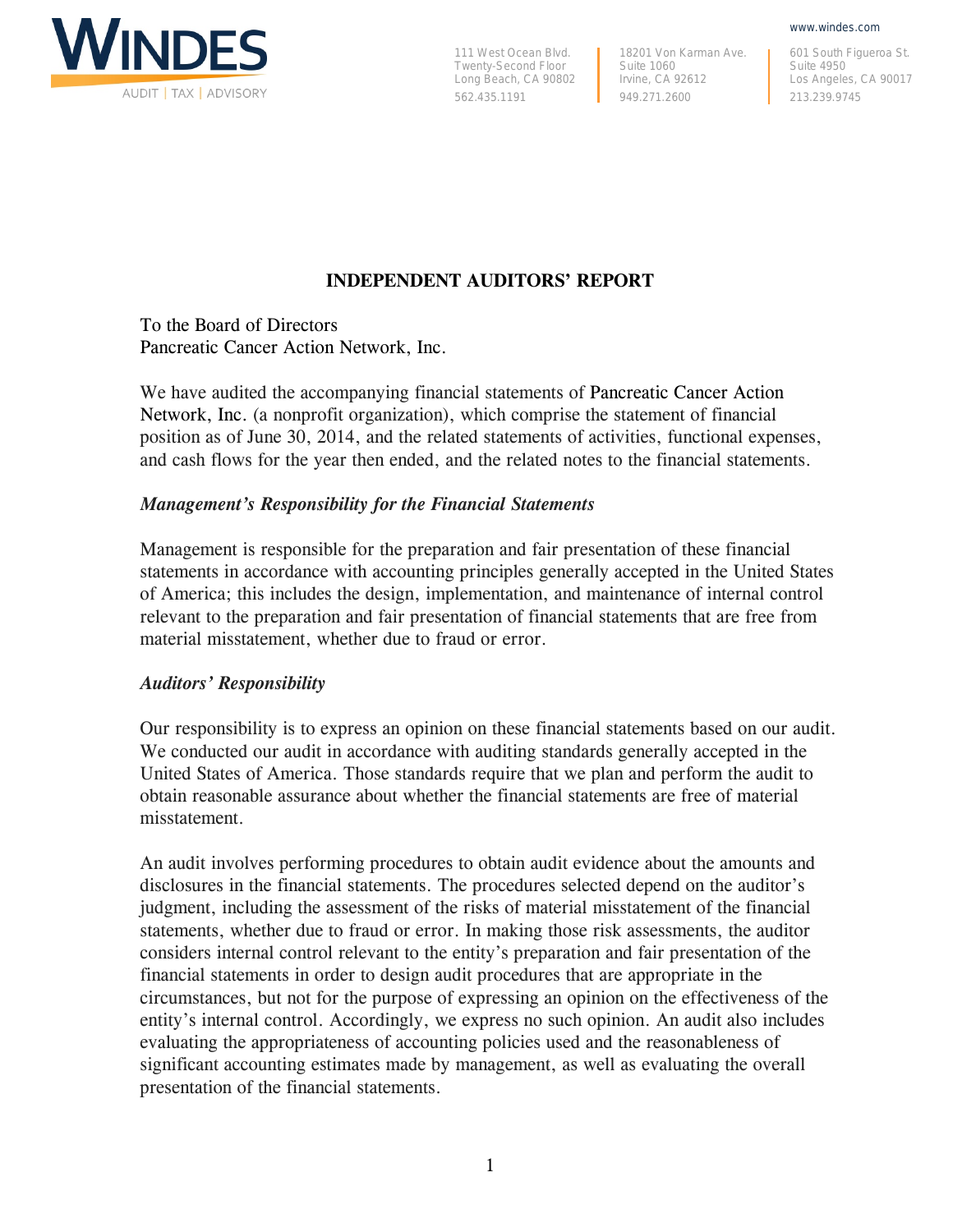We believe that the audit evidence we have obtained is sufficient and appropriate to provide a basis for our audit opinion.

## *Opinion*

In our opinion, the financial statements referred to above present fairly, in all material respects, the financial position of Pancreatic Cancer Action Network, Inc. as of June 30, 2014, and the changes in its net assets and its cash flows for the year then ended in accordance with accounting principles generally accepted in the United States of America.

## *Report on Summarized Comparative Information*

We have previously audited the Pancreatic Cancer Action Network, Inc.'s 2013 financial statements, and our report dated September 13, 2013, expressed an unmodified opinion on those audited financial statements. In our opinion, the summarized comparative information presented herein as of and for the year ended June 30, 2013, is consistent, in all material respects, with the audited financial statements from which it has been derived.

lindes, Inc.

Long Beach, California September 11, 2014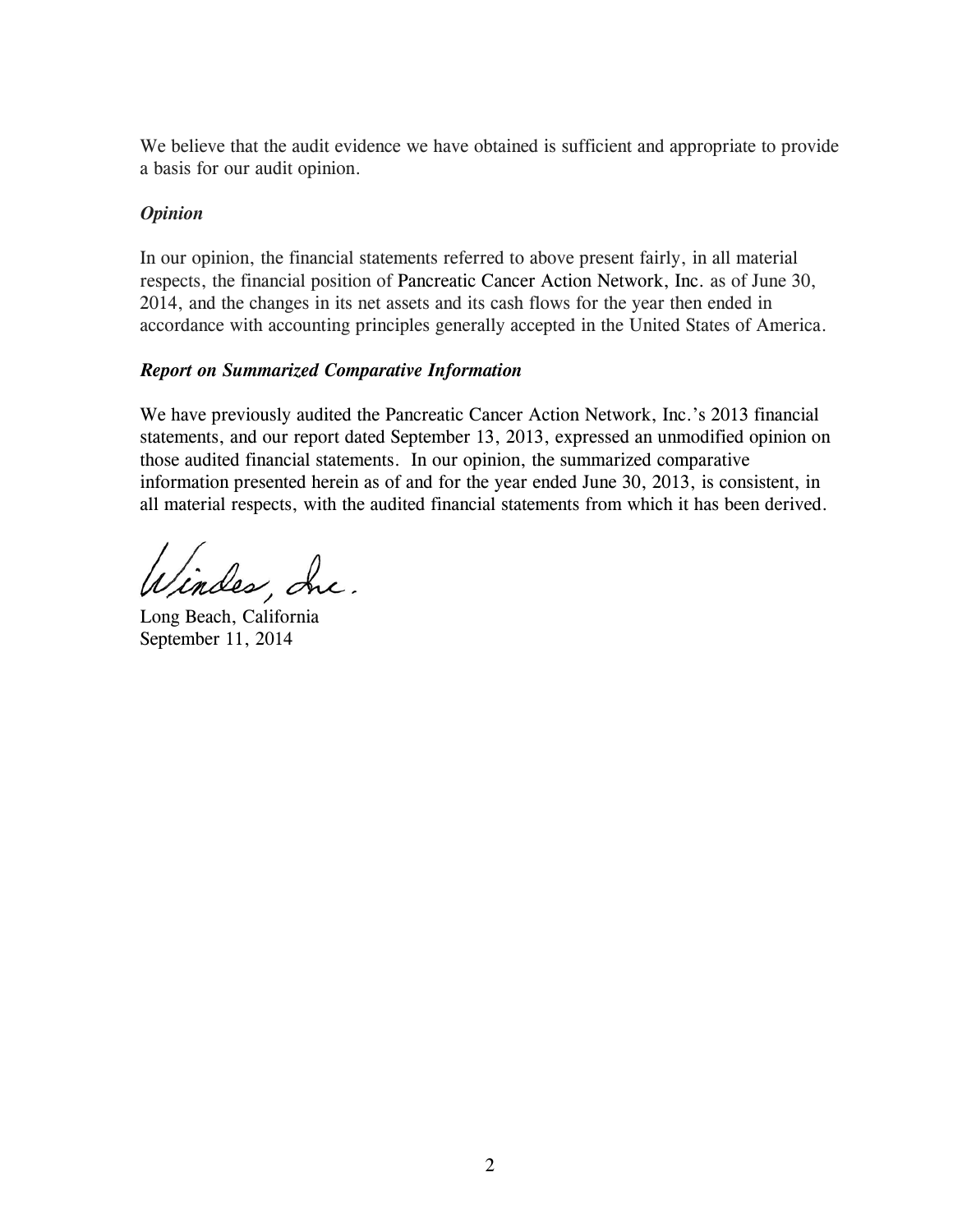## **STATEMENT OF FINANCIAL POSITION JUNE 30, 2014 WITH COMPARATIVE TOTALS FOR 2013**

## **ASSETS**

|                                    | June 30,        |                                        |  |
|------------------------------------|-----------------|----------------------------------------|--|
|                                    | 2014            | 2013                                   |  |
| <b>ASSETS</b>                      |                 |                                        |  |
| Cash and cash equivalents          | \$<br>3,070,628 | $\boldsymbol{\mathsf{S}}$<br>1,662,657 |  |
| Investments                        | 11,139,687      | 11,060,486                             |  |
| Pledges receivable, net            | 3,649,760       | 2,163,507                              |  |
| Sundry receivables                 | 353,335         | 283,700                                |  |
| Inventory                          | 39,248          | 40,942                                 |  |
| Prepaid expenses                   | 473,987         | 324,838                                |  |
| Property and equipment, net        | 1,140,525       | 722,370                                |  |
| Other assets                       | 134,203         | 101,898                                |  |
| <b>TOTAL ASSETS</b>                | \$20,001,373    | \$16,360,398                           |  |
| <b>LIABILITIES AND NET ASSETS</b>  |                 |                                        |  |
| <b>LIABILITIES</b>                 |                 |                                        |  |
| Accounts payable                   | \$<br>823,639   | \$<br>595,915                          |  |
| Accrued expenses                   | 779,339         | 664,143                                |  |
| Grant obligations, net             | 7,294,245       | 5,759,930                              |  |
| Deferred lease liability           | 609,415         | 620,517                                |  |
| Capital lease obligations          | 10,027          | 15,739                                 |  |
|                                    | 9,516,665       | 7,656,244                              |  |
| <b>COMMITMENTS</b> (Note 8)        |                 |                                        |  |
| <b>NET ASSETS</b>                  |                 |                                        |  |
| Unrestricted                       |                 |                                        |  |
| Undesignated operating funds       | 1,025,430       | 1,318,805                              |  |
| Board designated operating reserve | 8,600,000       | 6,370,000                              |  |
| Total unrestricted                 | 9,625,430       | 7,688,805                              |  |
| Temporarily restricted             | 859,278         | 1,015,349                              |  |
|                                    | 10,484,708      | 8,704,154                              |  |
| TOTAL LIABILITIES AND NET ASSETS   | \$20,001,373    | 16,360,398<br>\$                       |  |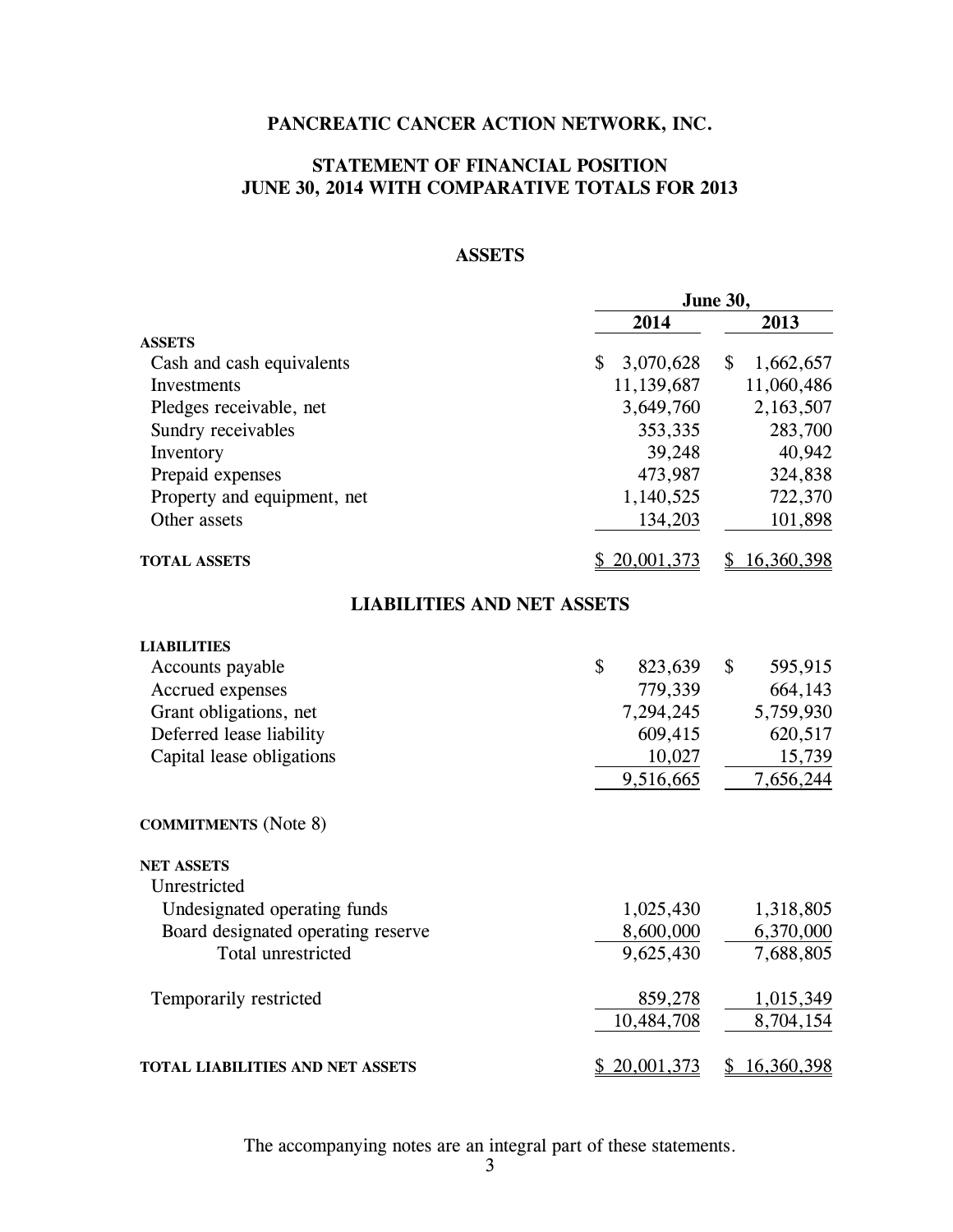## **STATEMENT OF ACTIVITIES FOR THE YEAR ENDED JUNE 30, 2014 WITH COMPARATIVE TOTALS FOR 2013**

|                                        |                     | <b>Temporarily</b>                |              | <b>June 30,</b> |
|----------------------------------------|---------------------|-----------------------------------|--------------|-----------------|
|                                        | <b>Unrestricted</b> | <b>Restricted</b>                 | 2014         | 2013            |
| REVENUE, GAINS AND OTHER SUPPORT       |                     |                                   |              |                 |
| Contributions                          | \$5,256,071         | \$<br>4,185,390                   | \$9,441,461  | \$8,964,579     |
| Special events (net of direct costs of |                     |                                   |              |                 |
| \$2,293,259 and \$2,173,152, for 2014  |                     |                                   |              |                 |
| and 2013, respectively)                | 11, 154, 371        | 678,137                           | 11,832,508   | 10,705,207      |
| Store sales, net                       | 16,745              |                                   | 16,745       | 12,012<br>€     |
| Other income                           | 485                 |                                   | 485          | 8,448           |
| Investment return                      | 936,784             |                                   | 936,784      | 222,158         |
| Net assets released from restrictions  | 5,019,598           | 5,019,598)                        |              |                 |
| Total Revenue, Gains and               |                     |                                   |              |                 |
| Other Support                          | 22,384,054          | 156,071)                          | 22, 227, 983 | 19,888,380      |
| <b>EXPENSES</b>                        |                     |                                   |              |                 |
| Program services:                      |                     |                                   |              |                 |
| Research                               | 7,378,082           |                                   | 7,378,082    | 6,914,781       |
| Advocacy                               | 1,901,687           |                                   | 1,901,687    | 2,208,453       |
| Patient services                       | 2,848,073           |                                   | 2,848,073    | 2,655,869       |
| Community outreach                     | 5,210,925           |                                   | 5,210,925    | 4,817,307       |
| <b>Total Program Services</b>          | 17,338,767          |                                   | 17,338,767   | 16,596,410      |
| Supporting services:                   |                     |                                   |              |                 |
| General and administrative             | 1,067,067           |                                   | 1,067,067    | 587,363         |
| Fund-raising                           | 2,041,595           |                                   | 2,041,595    | 1,737,180       |
| <b>Total Supporting Services</b>       | 3,108,662           |                                   | 3,108,662    | 2,324,543       |
| <b>Total Expenses</b>                  | 20,447,429          |                                   | 20,447,429   | 18,920,953      |
| <b>INCREASE IN NET ASSETS</b>          | 1,936,625           | 156,071)<br>€                     | 1,780,554    | 967,427         |
| NET ASSETS AT BEGINNING OF YEAR        | 7,688,805           | 1,015,349                         | 8,704,154    | 7,736,727       |
| NET ASSETS AT END OF YEAR              | \$9,625,430         | $\mathbf{\mathcal{L}}$<br>859,278 | \$10,484,708 | \$8,704,154     |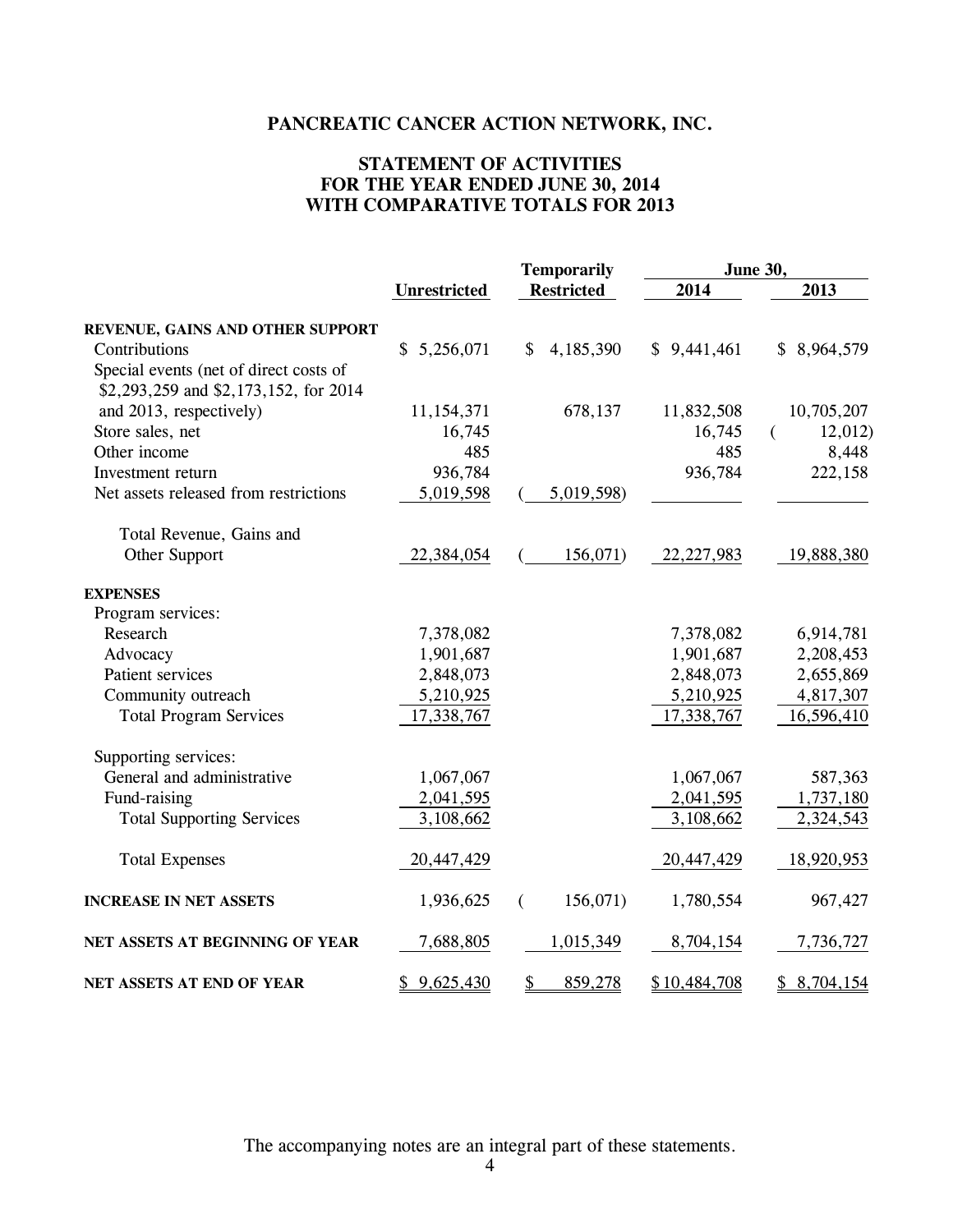#### **STATEMENT OF FUNCTIONAL EXPENSES FOR THE YEAR ENDED JUNE 30, 2014 WITH COMPARATIVE TOTALS FOR 2013**

|                               |                 | <b>Program Services</b> |                                   |                              |                         | <b>Supporting Services</b>           |                  |                                   |                      |                      |
|-------------------------------|-----------------|-------------------------|-----------------------------------|------------------------------|-------------------------|--------------------------------------|------------------|-----------------------------------|----------------------|----------------------|
|                               | <b>Research</b> | <b>Advocacy</b>         | <b>Patient</b><br><b>Services</b> | <b>Community</b><br>Outreach | <b>Total</b><br>Program | <b>General</b> and<br>Administrative | Fund-<br>raising | <b>Total</b><br><b>Supporting</b> | <b>Total</b><br>2014 | <b>Total</b><br>2013 |
|                               |                 |                         |                                   |                              |                         |                                      |                  |                                   |                      |                      |
| <b>Salaries</b>               | 804,279<br>S.   | \$<br>798,780           | \$1,266,043                       | \$2,480,603                  | \$5,349,705             | \$<br>554,857                        | \$<br>997,721    | \$1,552,578                       | 6,902,283<br>-S      | 6,113,130<br>\$      |
| Payroll taxes and benefits    | 124,180         | 126,322                 | 216,699                           | 415,289                      | 882,490                 | 96,131                               | 145,528          | 241,659                           | 1,124,149            | 980,923              |
| Research grants               | 5,711,309       |                         |                                   |                              | 5,711,309               |                                      |                  |                                   | 5,711,309            | 5,472,972            |
| Conferences                   | 47,251          | 12,086                  | 65,842                            | 15,880                       | 141,059                 | 25,938                               | 25,119           | 51,057                            | 192,116              | 152,144              |
| Workshops                     | 68,416          | 287,474                 | 70,658                            | 29,420                       | 455,968                 | 17                                   |                  | 17                                | 455,985              | 1,041,387            |
| Special events                |                 |                         |                                   |                              |                         |                                      | 23,682           | 23,682                            | 23,682               | 42,662               |
| Professional services         | 157,095         | 180,939                 | 354,841                           | 299,827                      | 992,702                 | 115,992                              | 174,545          | 290,537                           | 1,283,239            | 1,014,702            |
| Accounting, legal             |                 |                         |                                   |                              |                         |                                      |                  |                                   |                      |                      |
| and regulatory fees           | 132,009         | 5,190                   | 8,659                             | 16,845                       | 162,703                 | 3,480                                | 6,242            | 9,722                             | 172,425              | 39,759               |
| Advertising                   | 4,974           | 60,386                  | 182,050                           | 563,374                      | 810,784                 | 1,904                                | 5,385            | 7,289                             | 818,073              | 756,165              |
| Insurance                     | 7,191           | 6,827                   | 11,964                            | 63,030                       | 89,012                  | 11,545                               | 9,076            | 20,621                            | 109,633              | 94,729               |
| Bank and processing fees      | 79,073          | 75,168                  | 131,609                           | 268,068                      | 553,918                 | 90,152                               | 107,361          | 197,513                           | 751,431              | 656,693              |
| Occupancy                     | 96,604          | 180,868                 | 160,777                           | 327,433                      | 765,682                 | 66,425                               | 121,986          | 188,411                           | 954,093              | 906,570              |
| Voice and data                |                 |                         |                                   |                              |                         |                                      |                  |                                   |                      |                      |
| communication                 | 8,098           | 9,660                   | 9,931                             | 32,459                       | 60,148                  | 12,671                               | 14,760           | 27,431                            | 87,579               | 68,317               |
| Information technology        | 29,850          | 48,486                  | 48,686                            | 198,746                      | 325,768                 | 6,373                                | 44,309           | 50,682                            | 376,450              | 193,575              |
| Supplies                      | 5,417           | 5,720                   | 9,772                             | 20,174                       | 41,083                  | 4,139                                | 11,459           | 15,598                            | 56,681               | 78,376               |
| Printing                      | 2,689           | 3,543                   | 100,707                           | 23,145                       | 130,084                 | 1,587                                | 57,812           | 59,399                            | 189,483              | 280,006              |
| Postage and shipping          | 2,747           | 2,841                   | 59,419                            | 34,269                       | 99,276                  | 3,722                                | 43,085           | 46,807                            | 146,083              | 188,734              |
| Travel and development        | 65,321          | 27,301                  | 15,886                            | 274,066                      | 382,574                 | 2,882                                | 201,817          | 204,699                           | 587,273              | 452,764              |
| Staff support                 | 10,862          | 10,222                  | 16,089                            | 58,611                       | 95,784                  | 8,303                                | 13,007           | 21,310                            | 117,094              | 97,783               |
| Equipment and                 |                 |                         |                                   |                              |                         |                                      |                  |                                   |                      |                      |
| maintenance                   | 3,698           | 3,513                   | 6,156                             | 24,324                       | 37,691                  | 2,610                                | 4,670            | 7,280                             | 44,971               | 37,433               |
| Directors' meetings           |                 |                         |                                   |                              |                         | 45,059                               |                  | 45,059                            | 45,059               | 27,143               |
| Miscellaneous                 | 4,771           | 44,691                  | 3,142                             | 23,733                       | 76,337                  | 5,647                                | 18,544           | 24,191                            | 100,528              | 71,031               |
| Depreciation and              |                 |                         |                                   |                              |                         |                                      |                  |                                   |                      |                      |
| amortization                  | 12,248          | 11,670                  | 109,143                           | 41,629                       | 174,690                 | 7,633                                | 15,487           | 23,120                            | 197,810              | 153,955              |
| 2014 TOTALS                   | \$7,378,082     | \$1,901,687             | \$2,848,073                       | \$5,210,925                  | \$17,338,767            | \$1,067,067                          | \$2,041,595      | \$3,108,662                       | \$20,447,429         |                      |
| 2013 TOTALS                   | \$6,914,781     | \$2,208,453             | \$2,655,869                       | \$4,817,307                  | \$16,596,410            | 587,363<br>S.                        | \$1,737,180      | \$2,324,543                       |                      | \$18,920,953         |
| PERCENTAGE OF TOTAL EXPENSES: |                 |                         |                                   |                              |                         |                                      |                  |                                   |                      |                      |
| 2014                          | 36%             | 9%                      | 14%                               | 26%                          | 85%                     | $5\,\%$                              | 10%              | 15%                               | 100%                 |                      |
| 2013                          | 37%             | 12%                     | 14%                               | 25%                          | 88%                     | $3\%$                                | 9%               | 12%                               |                      | 100%                 |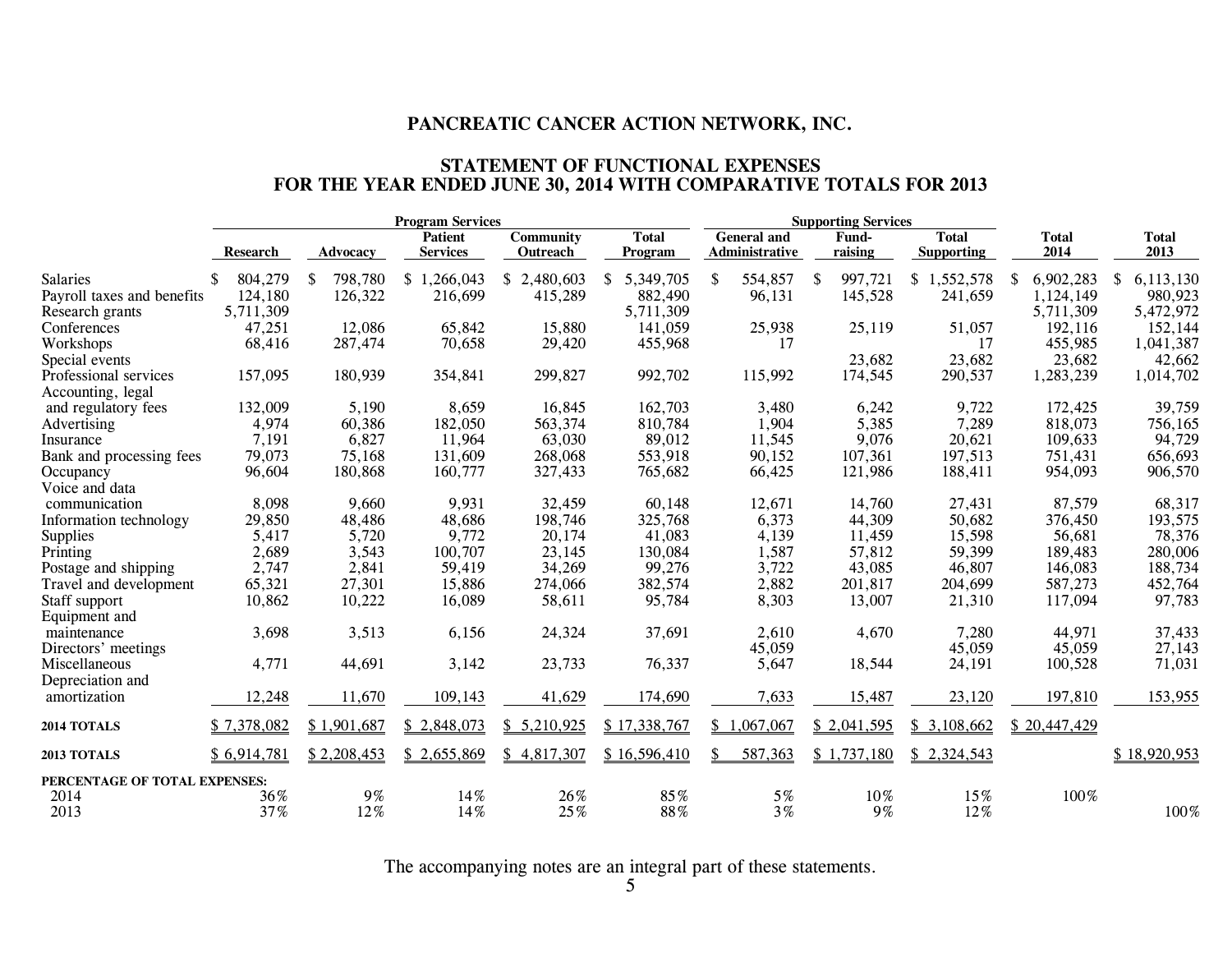## **STATEMENT OF CASH FLOWS FOR THE YEAR ENDED JUNE 30, 2014 WITH COMPARATIVE TOTALS FOR 2013**

|                                                           | For the Year Ended<br><b>June 30,</b> |             |          |            |
|-----------------------------------------------------------|---------------------------------------|-------------|----------|------------|
|                                                           |                                       | 2014        |          | 2013       |
| CASH FLOWS FROM OPERATING ACTIVITIES                      |                                       |             |          |            |
| Increase in net assets                                    |                                       | \$1,780,554 | \$       | 967,427    |
| Adjustments to reconcile increase in net assets           |                                       |             |          |            |
| to net cash provided by operating activities:             |                                       |             |          |            |
| Depreciation and amortization                             |                                       | 197,810     |          | 153,955    |
| Net realized and unrealized (gains) losses on investments | €                                     | 668,340)    |          | 28,307     |
| Loss on disposition of equipment                          |                                       |             |          | 7,860      |
| Provision for uncollectible pledges                       |                                       | 5,000       |          | 5,000      |
| Changes in operating assets and liabilities:              |                                       |             |          |            |
| Pledges receivable and sundry receivables                 |                                       | 1,560,888)  | $\left($ | 995,232)   |
| Inventory                                                 |                                       | 1,694       |          | 27,299     |
| Prepaid expenses and other assets                         | €                                     | 181,454)    |          | 179,118    |
| Accounts payable and accrued expenses                     |                                       | 342,920     |          | 115,438    |
| Grant obligations                                         |                                       | 1,534,315   |          | 2,488,650  |
| Deferred lease liability                                  |                                       | 11,102)     |          | 3,359      |
| Net Cash Provided By Operating Activities                 |                                       | 1,440,509   |          | 2,981,181  |
| <b>CASH FLOWS FROM INVESTING ACTIVITIES</b>               |                                       |             |          |            |
| Purchase of investments                                   |                                       | 6,669,076   | €        | 6,906,523  |
| Proceeds from sale of investments                         |                                       | 7,258,215   |          | 4,332,455  |
| Purchase of property and equipment                        |                                       | 615,965)    |          | 189,646)   |
| Net Cash Used In Investing Activities                     |                                       | 26,826)     |          | 2,763,714) |
| CASH FLOWS FROM FINANCING ACTIVITIES                      |                                       |             |          |            |
| Payments on capital lease obligations                     |                                       | 5,712)      |          | 5,272)     |
| Net Cash Used In Financing Activities                     |                                       | 5,712)      |          | 5,272)     |
| NET INCREASE IN CASH AND CASH EQUIVALENTS                 |                                       | 1,407,971   |          | 212,195    |
| CASH AND CASH EQUIVALENTS AT BEGINNING OF YEAR            |                                       | 1,662,657   |          | 1,450,462  |
| CASH AND CASH EQUIVALENTS AT END OF YEAR                  |                                       | \$3,070,628 | \$       | 1,662,657  |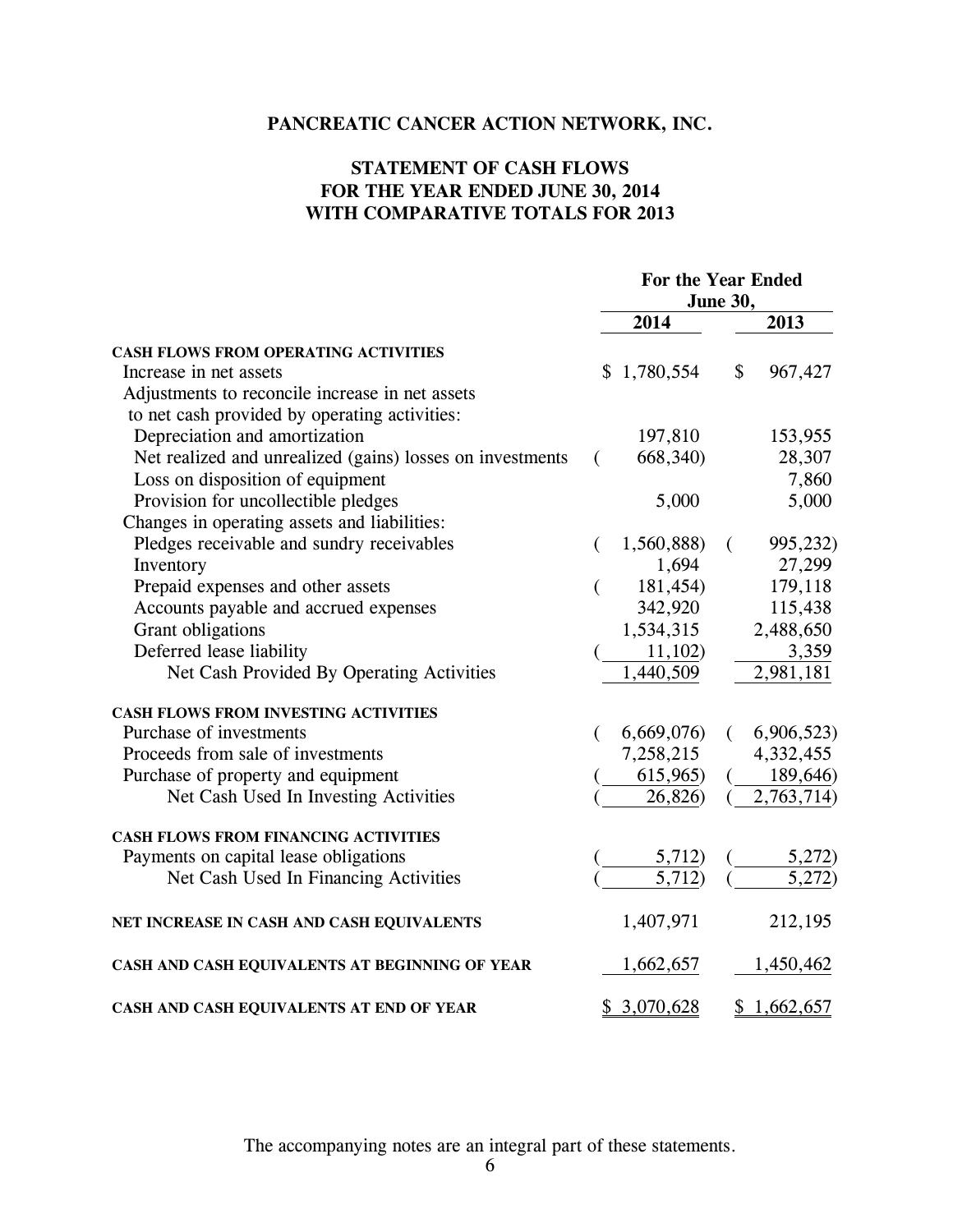## **NOTES TO THE FINANCIAL STATEMENTS JUNE 30, 2014 WITH COMPARATIVE TOTALS FOR 2013**

## **NOTE 1 – Organization and Business**

The Pancreatic Cancer Action Network, Inc. (the Organization) is a nationwide network of people dedicated to working together to advance research, support patients and create hope for those afflicted by pancreatic cancer. The Organization raises money for direct private funding of research and advocates for more aggressive federal research funding of medical breakthroughs in prevention, diagnosis and treatment. The Organization fills the void of information and options by giving patients and caregivers the personalized and reliable information they need to make informed decisions. Additionally, the Organization helps individuals and communities across the country work together to raise awareness about pancreatic cancer and the funds to find a cure. The Organization's activities are conducted from offices in Manhattan Beach, California and Washington, D.C.

The Organization derives most of its revenue from contributions and special events. Each year the Organization holds "An Evening with the Stars" gala that is its largest fundraising event. In 2014 and 2013, this event raised \$573,663 and \$883,296, respectively, net of related expenses. The Organization also hosts various outreach events utilizing a volunteer network. The volunteer network is comprised of community-based team members across the country who volunteer their time to raise awareness and educate their communities about pancreatic cancer. In 2014 and 2013, volunteer-based events raised \$11,258,844 and \$9,821,911, respectively, net of related expenses.

## **NOTE 2 – Summary of Significant Accounting Policies**

## *Basis of Presentation*

The financial statements of the Organization have been prepared in conformity with generally accepted accounting principles applicable to nonprofit organizations. Accordingly, the Organization's net assets are classified for financial reporting purposes as unrestricted, temporarily restricted or permanently restricted based on the existence or absence of donor-imposed restrictions.

Unrestricted net assets are not subject to donor-imposed restrictions and include those net assets that may be used by the Organization for any of its programs or administrative support including current and future grant awards and obligations for which funding from future restricted giving is uncertain.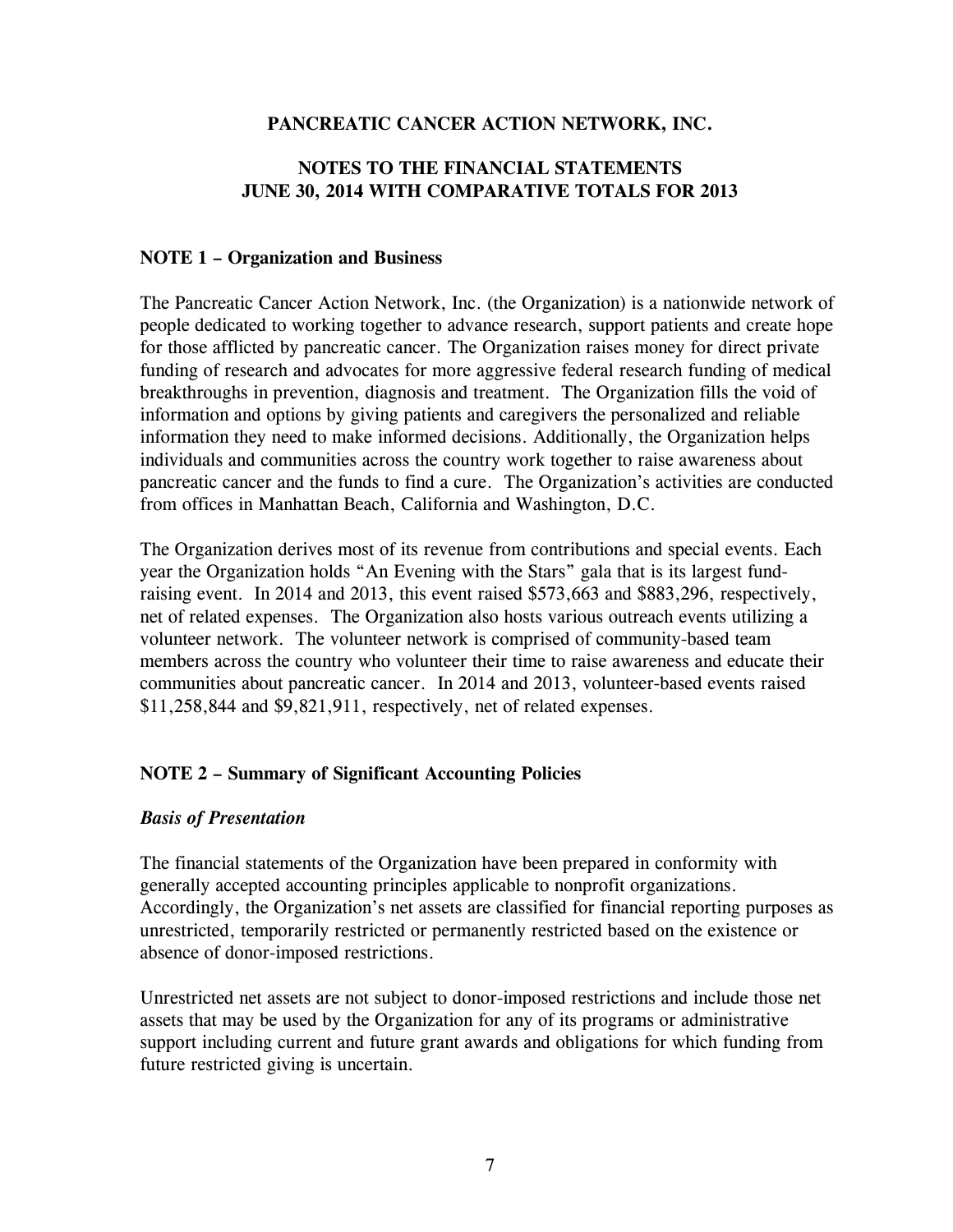## **NOTES TO THE FINANCIAL STATEMENTS JUNE 30, 2014 WITH COMPARATIVE TOTALS FOR 2013**

## **NOTE 2 – Summary of Significant Accounting Policies (Continued)**

## *Basis of Presentation (Continued)*

Temporarily restricted net assets are subject to donor-imposed restrictions which will be met either by the Organization's actions or the passage of time. Items that increase this net asset category are contributions restricted as to time or purpose and include contributions that may be used for any purpose upon receipt at a future date. Temporarily restricted net assets are reclassified to unrestricted net assets when the restrictions have been met or have expired.

Permanently restricted net assets are subject to explicit donor-imposed restrictions that do not expire. Funds are held in perpetuity while the income is available for general use. At June 30, 2014 and 2013, the Organization had no permanently restricted net assets.

#### *Prior-Period Information*

The financial statements include certain prior-year summarized comparative information in total but not by net asset class. Such information does not include sufficient detail to constitute a presentation in conformity with accounting principles generally accepted in the United States of America. Accordingly, such information should be read in conjunction with the Organization's audited financial statements for the year ended June 30, 2013 with an auditors' report date of September 13, 2013, from which the summarized information was derived.

#### *Use of Estimates and Assumptions*

In preparing financial statements in conformity with accounting principles generally accepted in the United States of America, management makes estimates and assumptions affecting the reported amounts of assets and liabilities and disclosures of contingent assets and liabilities at the date of the financial statements and the reported amounts of revenue and expenses during the reporting period. Significant items subject to such estimates and assumptions, among others, include the carrying amount of property and equipment and the allowance for pledges receivable. Actual results could differ from those estimates.

## *Cash and Cash Equivalents*

The Organization considers all highly liquid debt instruments purchased with original maturities of three months or less to be cash equivalents.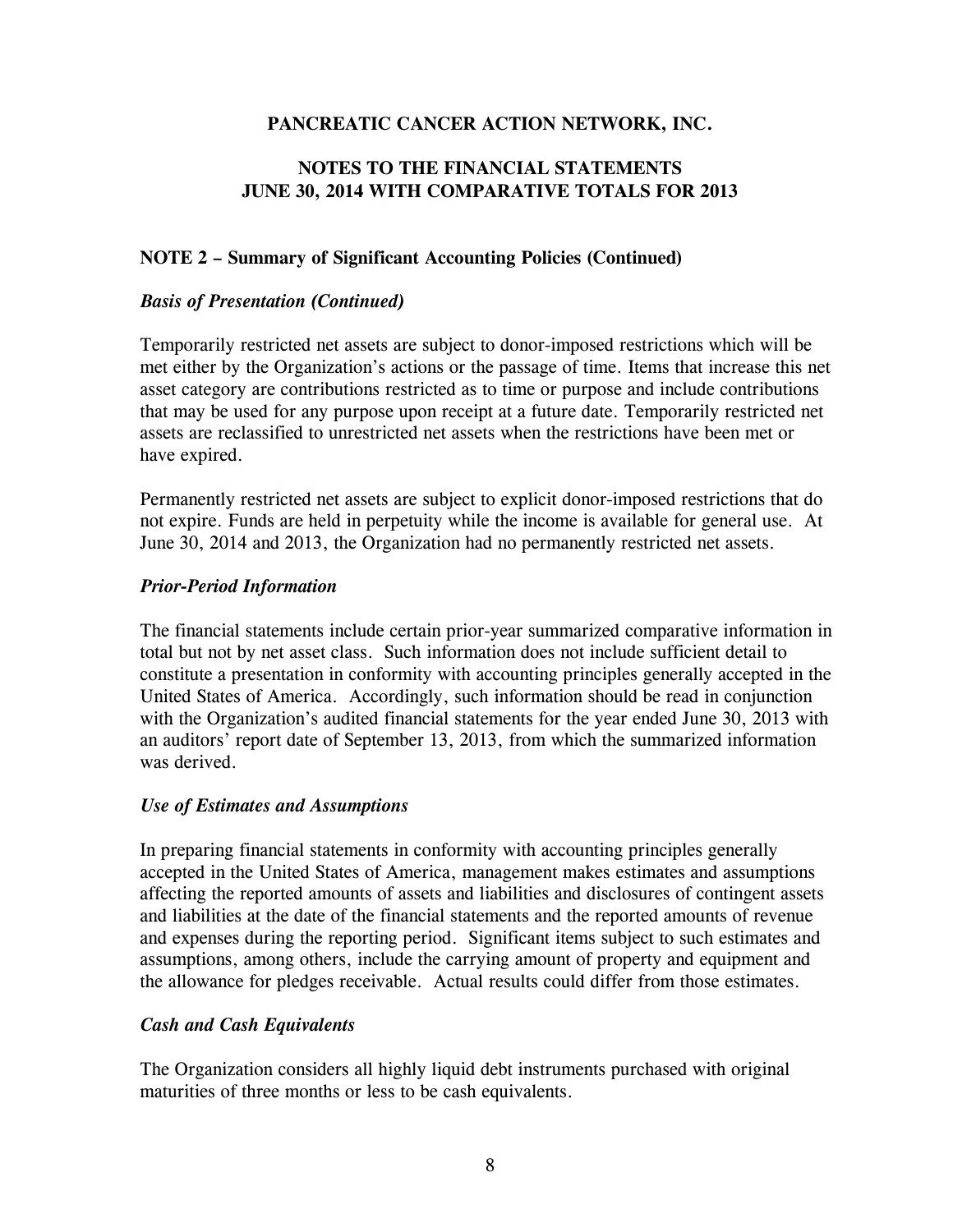## **NOTES TO THE FINANCIAL STATEMENTS JUNE 30, 2014 WITH COMPARATIVE TOTALS FOR 2013**

## **NOTE 2 – Summary of Significant Accounting Policies (Continued)**

## *Cash and Cash Equivalents (Continued)*

The Organization maintains its cash in financial institutions which, at times, may exceed federally insured limits. Historically, the Organization has not experienced any losses in such accounts. Management believes the Organization is not exposed to any significant credit risk on cash.

#### *Investments*

Investments are recorded at fair value based on quoted prices in an active market. In addition to gains and losses on investment sale transactions, investment income includes dividends and interest and is recognized as revenue in the period in which it is earned. Changes in fair value are recorded as unrealized gains (losses). Investment income amounts are reported as an increase in unrestricted net assets unless otherwise restricted by the donor. Contributions of securities from donors are recorded at fair value at the time the gift is made.

Investments are exposed to various risks such as interest rate, market and credit risks. Due to the level of risk associated with investments, it is at least reasonably possible that changes in the fair value of investments will occur in the near term and that such changes could materially affect the financial statements.

#### *Pledges Receivable*

The Organization recognizes donors' unconditional promises to give cash or other assets as revenue in the period promises are made. Unconditional promises to give that are expected to be collected within one year are recorded at their net realizable value. Those promises to give that are expected to be collected over a period in excess of two years are recorded at the discounted present value of their estimated future cash flows. Amortization of the discount to present value is included in contribution revenue. Conditional promises to give are not recognized as revenue until the conditions are met.

## *Inventory*

Inventory consists of various branded promotional items that are held for sale. Inventory is stated at the lower of cost or market determined by using the weighted average cost method.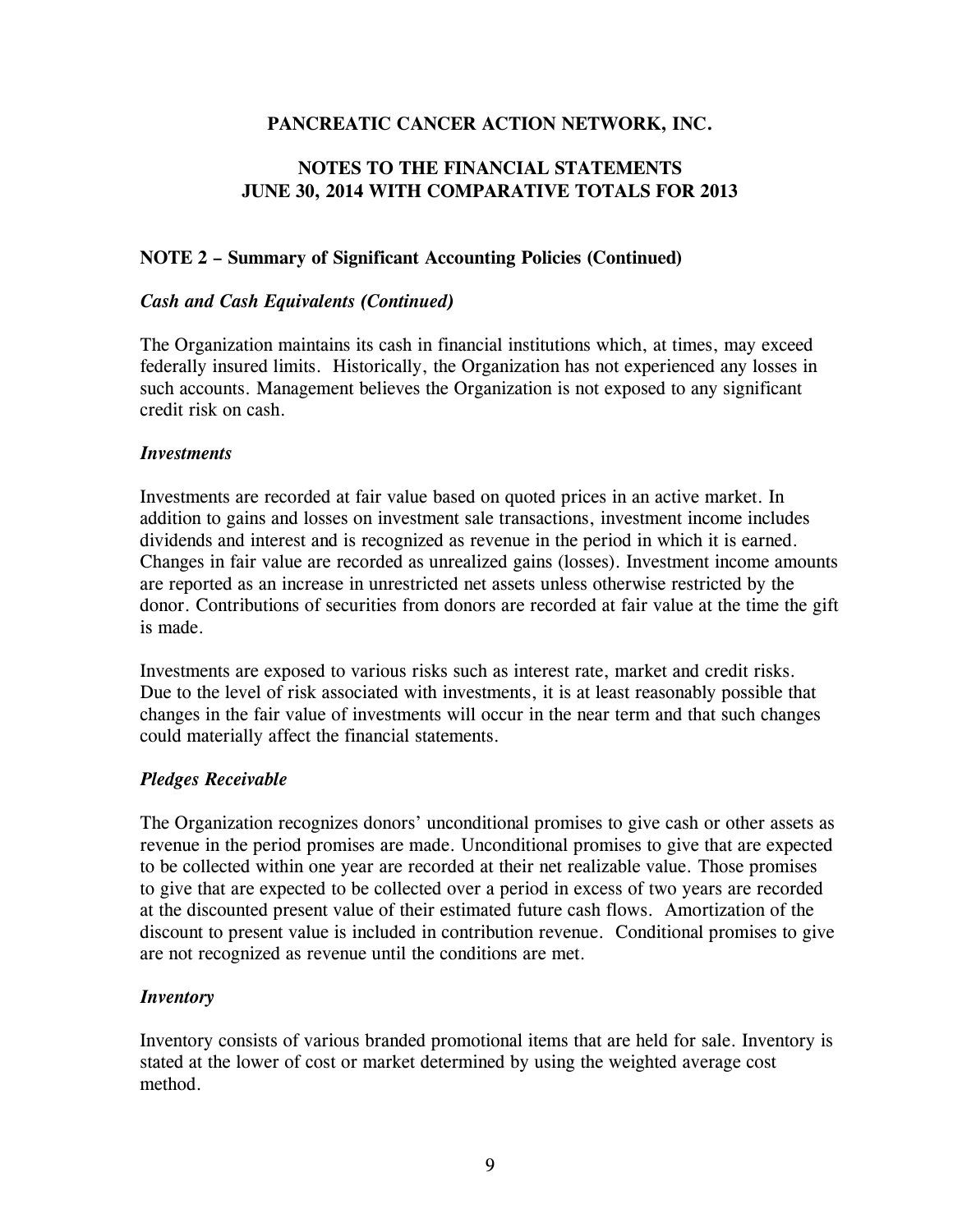## **NOTES TO THE FINANCIAL STATEMENTS JUNE 30, 2014 WITH COMPARATIVE TOTALS FOR 2013**

## **NOTE 2 – Summary of Significant Accounting Policies (Continued)**

#### *Property and Equipment*

Property and equipment are stated at cost, except for donated assets, which, except for certain facility improvements, are recorded at fair value at the time of receipt. The Organization capitalizes expenditures for property and equipment greater than \$5,000. Additionally, the Organization capitalizes certain direct costs associated with the development of its web-site and its clinical trials database system.

In conjunction with the completion of a facility build-out under the terms of a ten-year lease that commenced November 2010, the landlord absorbed \$300,991 in facility improvement costs in excess of landlord's standard base building costs and costs assumed by the Organization and recorded to leasehold improvements in the accompanying statement of financial position. The Organization did not recognize these additional absorbed costs as a contribution to property and equipment in its financial statements during 2014 and 2013.

Depreciation and amortization expense is calculated using the straight-line method over estimated useful lives of three to ten years for furniture and equipment, computer software and internally developed asset costs. Leasehold improvements and equipment under capital lease obligations are amortized on a straight-line basis over the estimated life of the asset or the remaining life of the lease, whichever is shorter.

#### *Intangible Assets*

Intangible assets consist of trademarks, which are comprised of costs to register and service trademarks carried at historical costs. These acquired trademarks have indefinite lives and are not subject to amortization until its useful life is no longer indefinite. The trademark is tested for impairment on an annual basis. During the year ended June 30, 2014, no impairment was deemed necessary by management.

#### *Fair Value Measurements*

The Organization follows the guidance required for fair value measurements of financial and nonfinancial assets and liabilities that are recognized or disclosed at fair value in the financial statements on a recurring or nonrecurring basis. This guidance defines fair value as the price that would be received to sell an asset or paid to transfer a liability in an orderly transaction between market participants at the measurement date. The guidance also establishes a framework for measuring fair value and enhances disclosures about fair value measurements. (See Note 4.)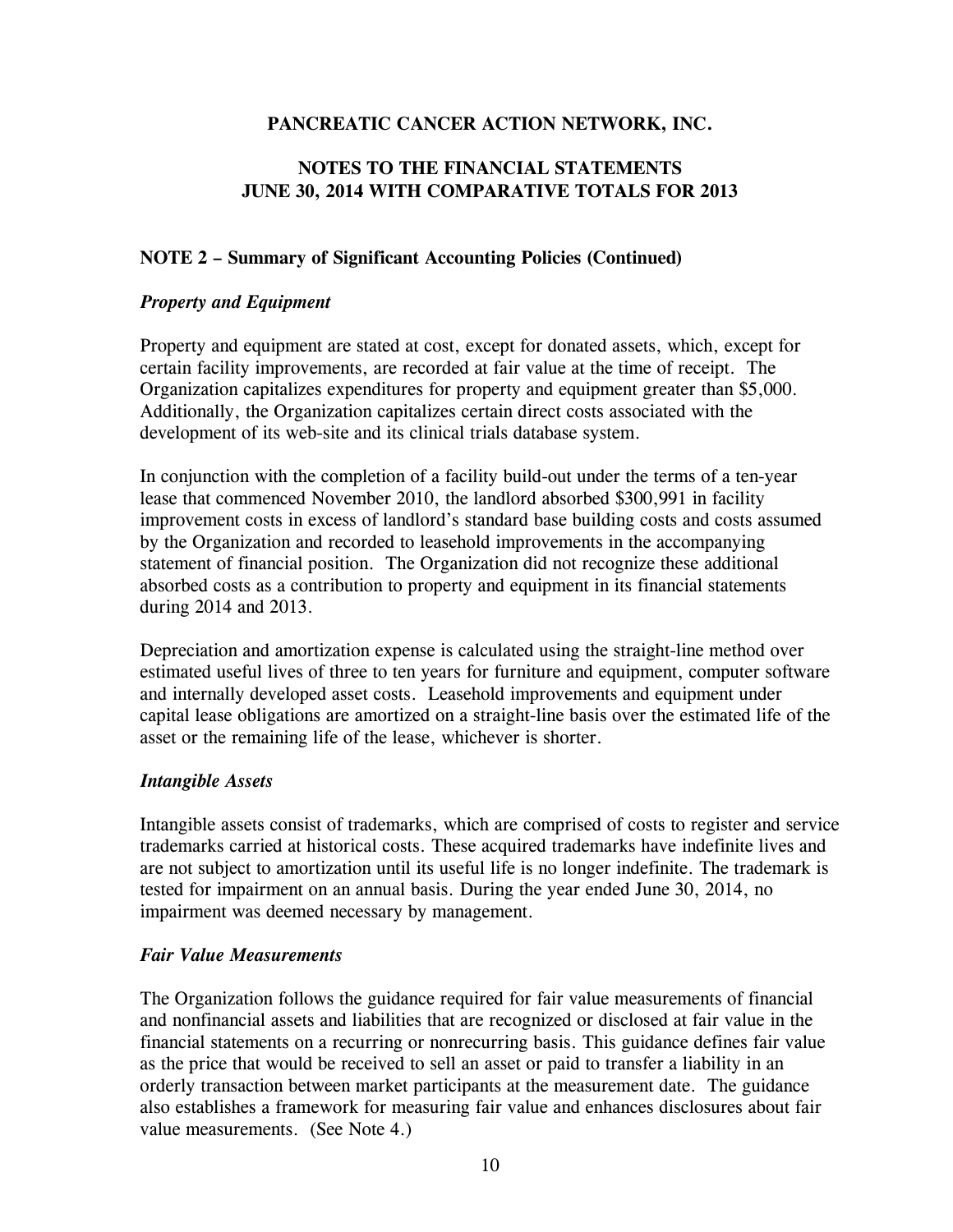## **NOTES TO THE FINANCIAL STATEMENTS JUNE 30, 2014 WITH COMPARATIVE TOTALS FOR 2013**

## **NOTE 2 – Summary of Significant Accounting Policies (Continued)**

#### *Fair Value Measurements (Continued)*

The guidance describes a fair value hierarchy based on three levels of inputs, of which the first two are considered observable and the last unobservable, that may be used to measure fair value. The Organization's assessment of the significance of a particular input to the fair value measurements requires judgment, and may affect the valuation of the assets and liabilities being measured and their placement within the fair value hierarchy.

#### *Contributions*

Contributions are recognized as revenue in the period received or pledged and are considered to be available for unrestricted use unless specifically restricted by the donor. Contributions received with donor-imposed temporary restrictions are recorded as temporarily restricted revenue. When a donor restriction expires, that is, when a stipulated time restriction ends or purpose restriction is accomplished, temporarily restricted net assets are reclassified to unrestricted net assets and reported in the statements of activities as net assets released from restrictions.

Bequests are recognized at the time the Organization receives notification of its right to them as a beneficiary, the proceeds are subject to reasonable estimation, and there are no known or probable impediments to receipt of the bequested gift. As of June 30, 2014 and 2013, there were no outstanding bequests included in sundry receivables.

Donated materials, contributed services and other noncash donations are recorded as contributions at their estimated fair values on the date received. The Organization recorded \$460,137 and \$572,124 representing the estimated fair value of donated goods and services in 2014 and 2013, respectively. Many individuals, most of whom are active in one of the fifty-eight nationwide Community Outreach volunteer affiliates as of June 30, 2014, volunteer their time and perform a variety of tasks that assist the Organization with its programs and administration. These donated services are not reflected in the financial statements because they do not meet the criteria for inclusion. Also, the financial statements do not reflect approximately \$112,000 and \$42,000 in professional legal services provided to the Organization at no cost for the years ended June 30, 2014 and 2013, respectively.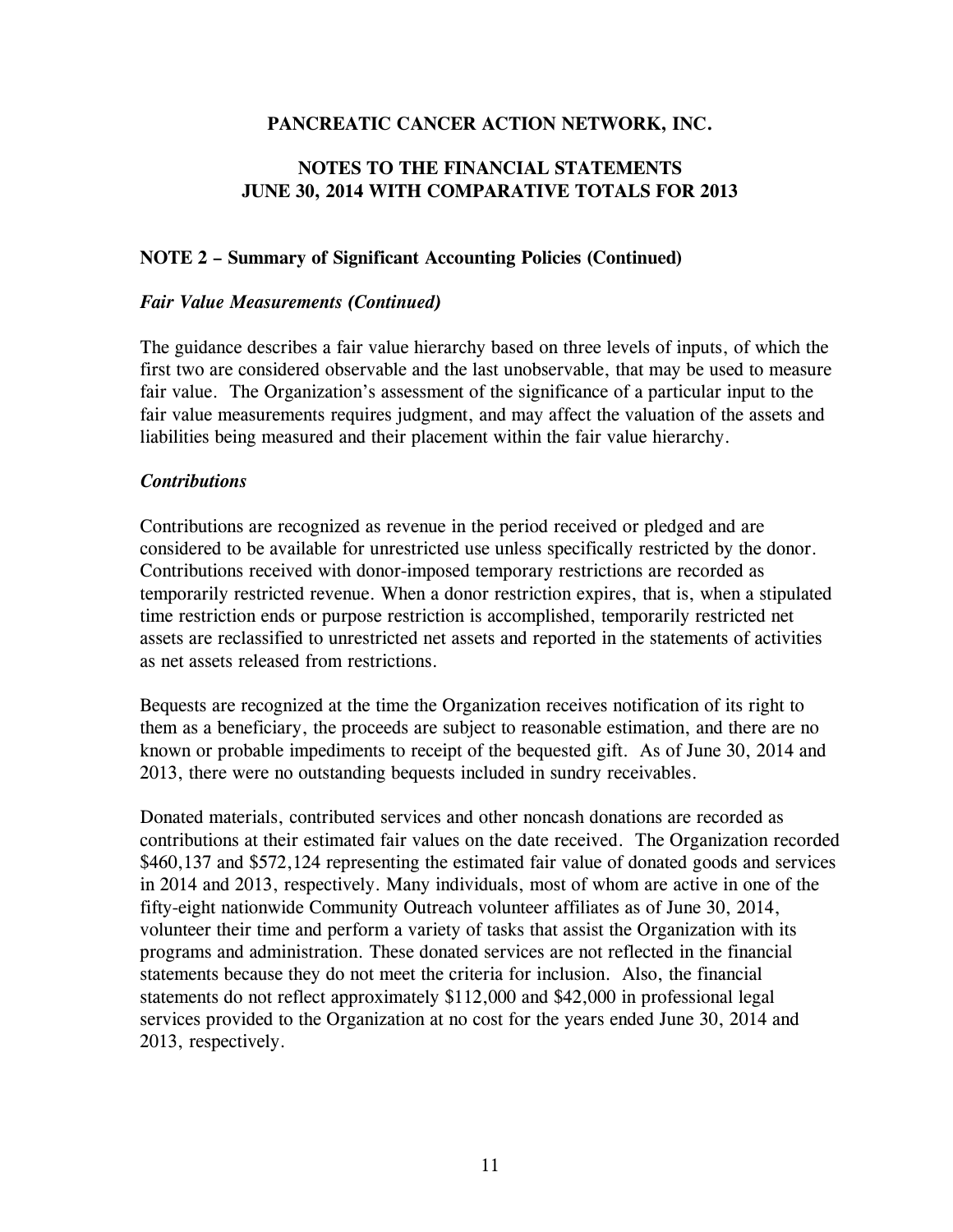## **NOTES TO THE FINANCIAL STATEMENTS JUNE 30, 2014 WITH COMPARATIVE TOTALS FOR 2013**

## **NOTE 2 – Summary of Significant Accounting Policies (Continued)**

## *Special Events*

Special events consist of the "An Evening with the Stars" gala and various outreach and awareness events utilizing a nationwide volunteer network. The gala revenue and related expenses are recognized in the period in which the event occurs. Revenue from volunteer organized awareness events is generally recognized as received unless significant performance obligations remain at the end of the fiscal year. Certain costs paid in advance of an event are recorded as prepaid expenses.

## *Research Grants*

The Organization awards peer-reviewed research grants to investigators who are devoted to scientific research related to pancreatic cancer. Research grants include periodic reporting and compliance requirements that, if not met, allow the Organization to rescind its promise to pay future award installments. The Organization pays a fee for grant peer-review and administrative services provided by the American Association of Cancer Research. These fees are charged at a rate of 8.0% of the amount of the awards granted in 2014 and 2013, and are paid from unrestricted funds. Grants and fees are recognized as expense when the grant is awarded to a named recipient. Grants that have remaining obligations that are payable over a period greater than one year at the end of the fiscal year in which the grant is awarded are discounted to their present value using a rate that was 1.7% and 1.0% in 2014 and 2013, respectively. Unused grant awards are returned to the Organization and reduce the research grant expense.

## *Advertising Costs*

Advertising costs are expensed in the period the advertisement is run and charged directly to the program benefiting from the advertisement. Advertising expenses that affect more than one functional area are allocated to applicable areas based on ratios estimated by management.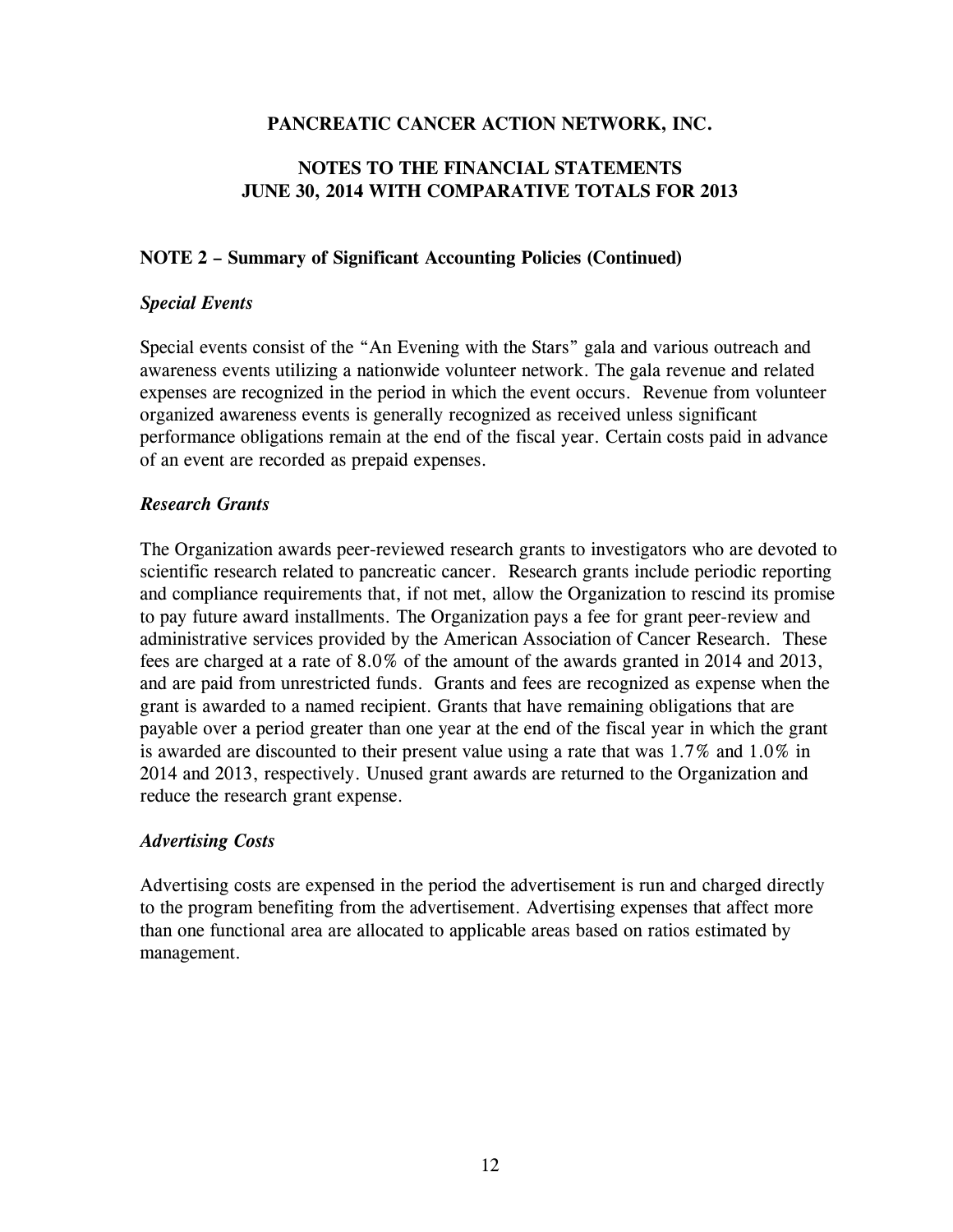## **NOTES TO THE FINANCIAL STATEMENTS JUNE 30, 2014 WITH COMPARATIVE TOTALS FOR 2013**

## **NOTE 2 – Summary of Significant Accounting Policies (Continued)**

#### *Income Taxes*

The Organization is exempt from income taxes under Section  $501(c)(3)$  of the Internal Revenue Code and applicable state laws.

The Organization recognizes the financial statement benefit of tax positions, such as filing status of tax-exempt, only after determining that the relevant tax authority would more likely than not sustain the position following an audit. The Organization is subject to potential income tax audits on open tax years by any taxing jurisdiction in which it operates. The statute of limitations for federal and California state purposes is generally three and four years, respectively.

#### *Functional Expenses*

Operating expenses directly identified with a functional area are charged to that area. Expenses affecting more than one functional area are allocated to the respective areas on the basis of ratios estimated by management.

#### *Subsequent Events*

In preparing these financial statements, the Organization's management has evaluated subsequent events and transactions for potential recognition or disclosure through September 11, 2014, the date at which the financial statements were available to be issued.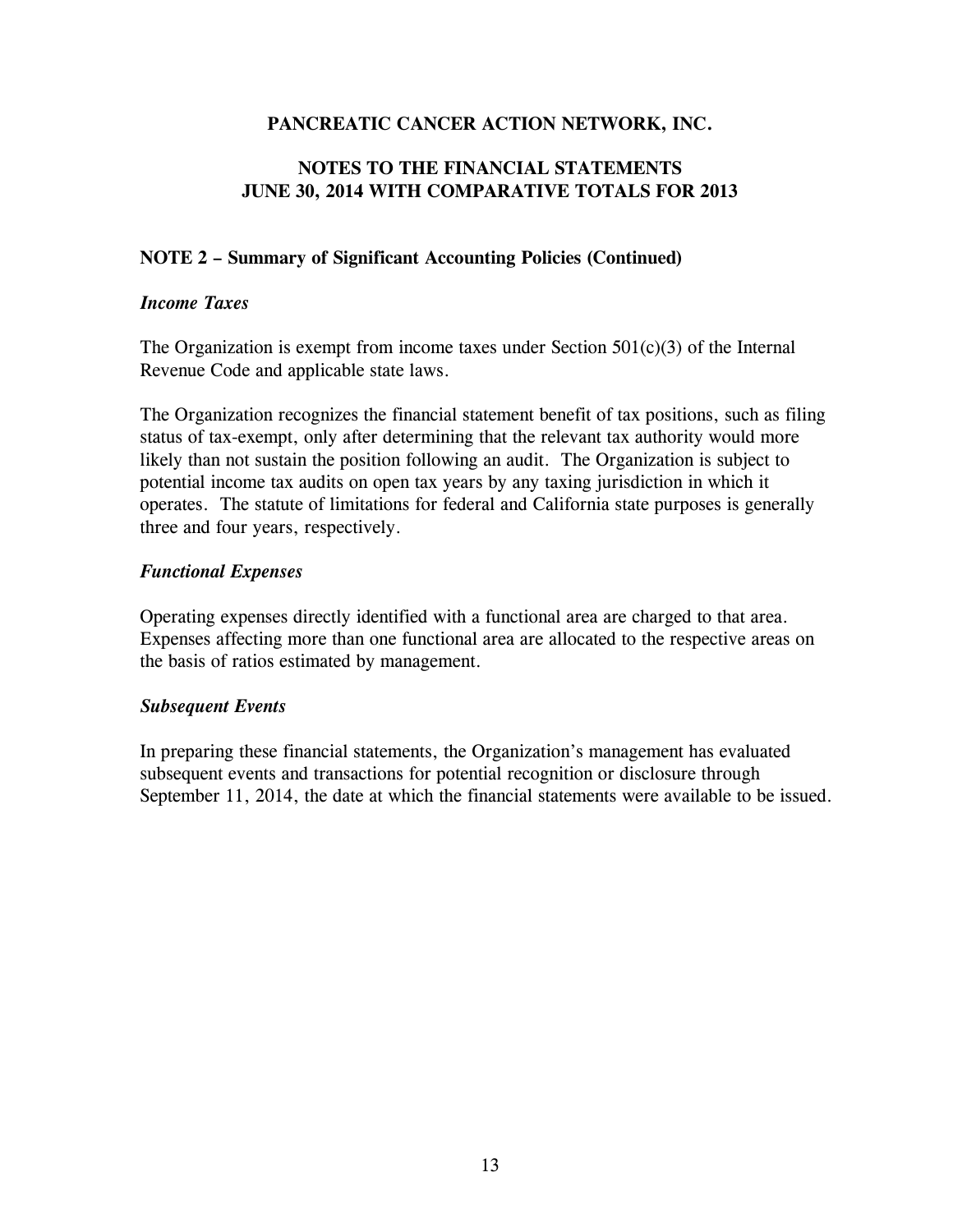## **NOTES TO THE FINANCIAL STATEMENTS JUNE 30, 2014 WITH COMPARATIVE TOTALS FOR 2013**

## **NOTE 3 – Investments**

Investments held at June 30, 2014 and 2013 consist of:

|                                 |                 | 2014              | 2013            |                   |  |
|---------------------------------|-----------------|-------------------|-----------------|-------------------|--|
|                                 | Cost            | <b>Fair Value</b> |                 | <b>Fair Value</b> |  |
| <b>Fixed Income Securities:</b> |                 |                   |                 |                   |  |
| Corporate bonds                 | 1,404,303<br>\$ | \$1,905,130       | 1,365,209<br>S. | 1,384,494<br>S.   |  |
| US Federal agencies             | 1,870,262       | 1,393,230         | 1,492,054       | 1,474,735         |  |
| Mutual and Exchange             |                 |                   |                 |                   |  |
| <b>Traded Funds:</b>            |                 |                   |                 |                   |  |
| Bond funds                      | 3,815,115       | 3,792,495         | 4,702,414       | 4,597,054         |  |
| Equity funds and                |                 |                   |                 |                   |  |
| other assets                    | 2,642,000       | 2,720,660         | 1,136,538       | 1,341,395         |  |
| <b>Common Stocks</b>            | 981,441         | 1,328,172         | 2,288,647       | 2,262,808         |  |
|                                 | \$10,713,121    | \$11,139,687      | \$10,984,862    | \$11,060,486      |  |

At June 30, 2014, fixed income securities bear maturity dates ranging from 2014 to 2027.

Investment returns from these investments and other interest-bearing accounts are summarized as follows:

|                                            | For the Year Ended | <b>June 30,</b> |         |
|--------------------------------------------|--------------------|-----------------|---------|
|                                            | 2014               |                 | 2013    |
| Dividend and interest income, net          | 268,444            |                 | 250,465 |
| Net realized and unrealized gains (losses) | 668,340            |                 | 28,307) |
|                                            | 936.784            |                 | 222,158 |

Dividend and interest income is reported net of investment advisor and bank fees of \$108,490 and \$117,067 in 2014 and 2013, respectively.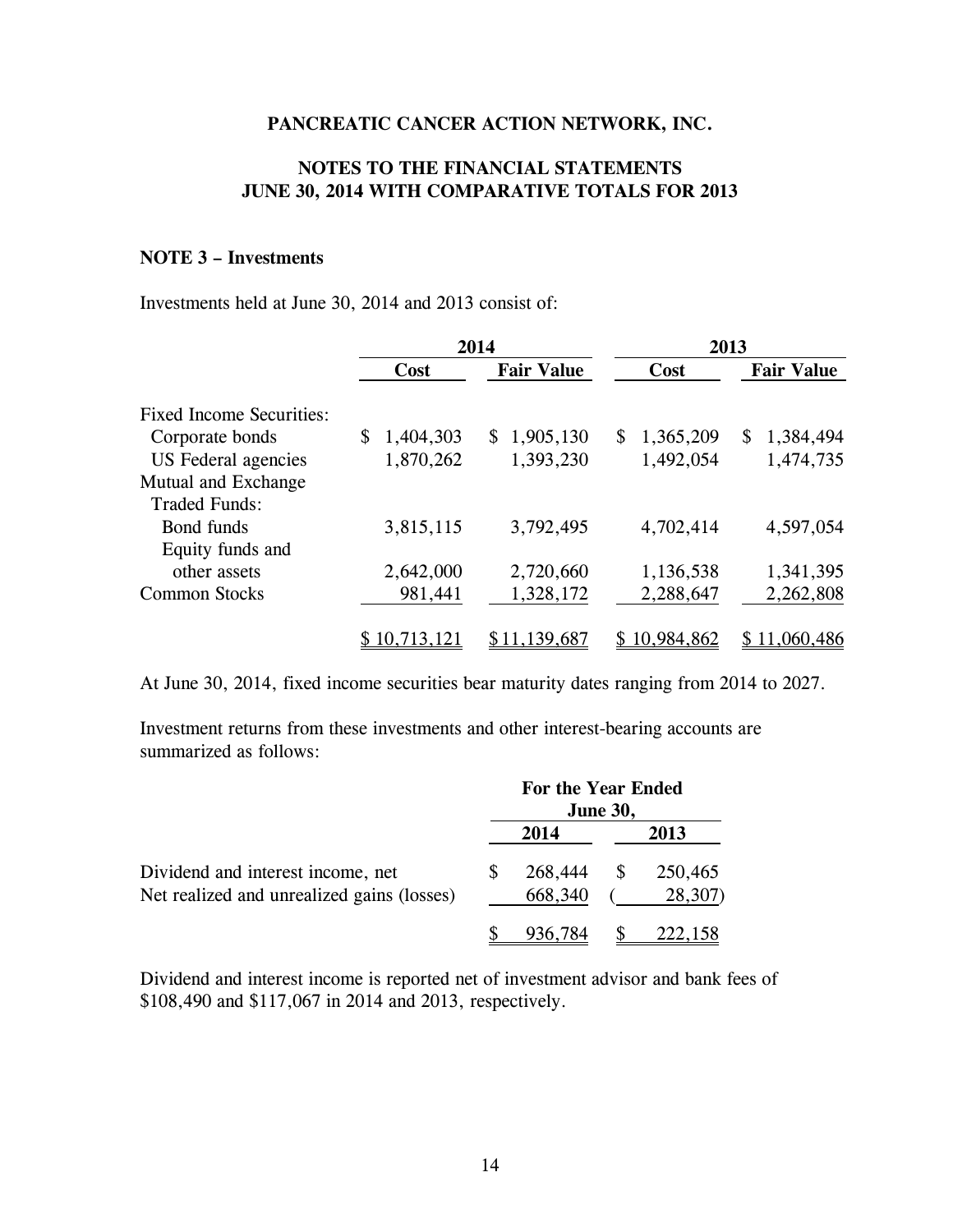## **NOTES TO THE FINANCIAL STATEMENTS JUNE 30, 2014 WITH COMPARATIVE TOTALS FOR 2013**

## **NOTE 4 – Fair Value Hierarchy**

The Organization uses fair value measurements to record fair value adjustments to certain assets and liabilities and to determine the fair value disclosures. The fair value of a financial instrument is the price that would be received to sell an asset or paid to transfer a liability in an orderly transaction between market participants at the measurement date. Fair value is best determined based upon quoted market prices. However, in certain instances, there are no quoted market prices for the Organization's various financial instruments. In cases where quoted market prices are not available, fair values are based on estimates using present value or other valuation techniques. Those techniques are significantly affected by the assumptions used, including discount rates and estimates of future cash flows. Accordingly, the fair value estimates may not be realized in an immediate settlement of the instrument. The Organization groups its assets and liabilities measured at fair value in three levels, based on the markets in which the assets and liabilities are traded and the reliability of the assumptions used to determine fair value. The three levels of the fair value hierarchy are as follows:

- Level 1 inputs are quoted prices (unadjusted) in active markets for identical assets or liabilities that the Organization has the ability to access at the measurement date.
- Level 2 inputs are inputs other than quoted prices included within Level 1 that are observable for the asset or liability, either directly or indirectly.
- Level 3 inputs are unobservable inputs for the asset or liability.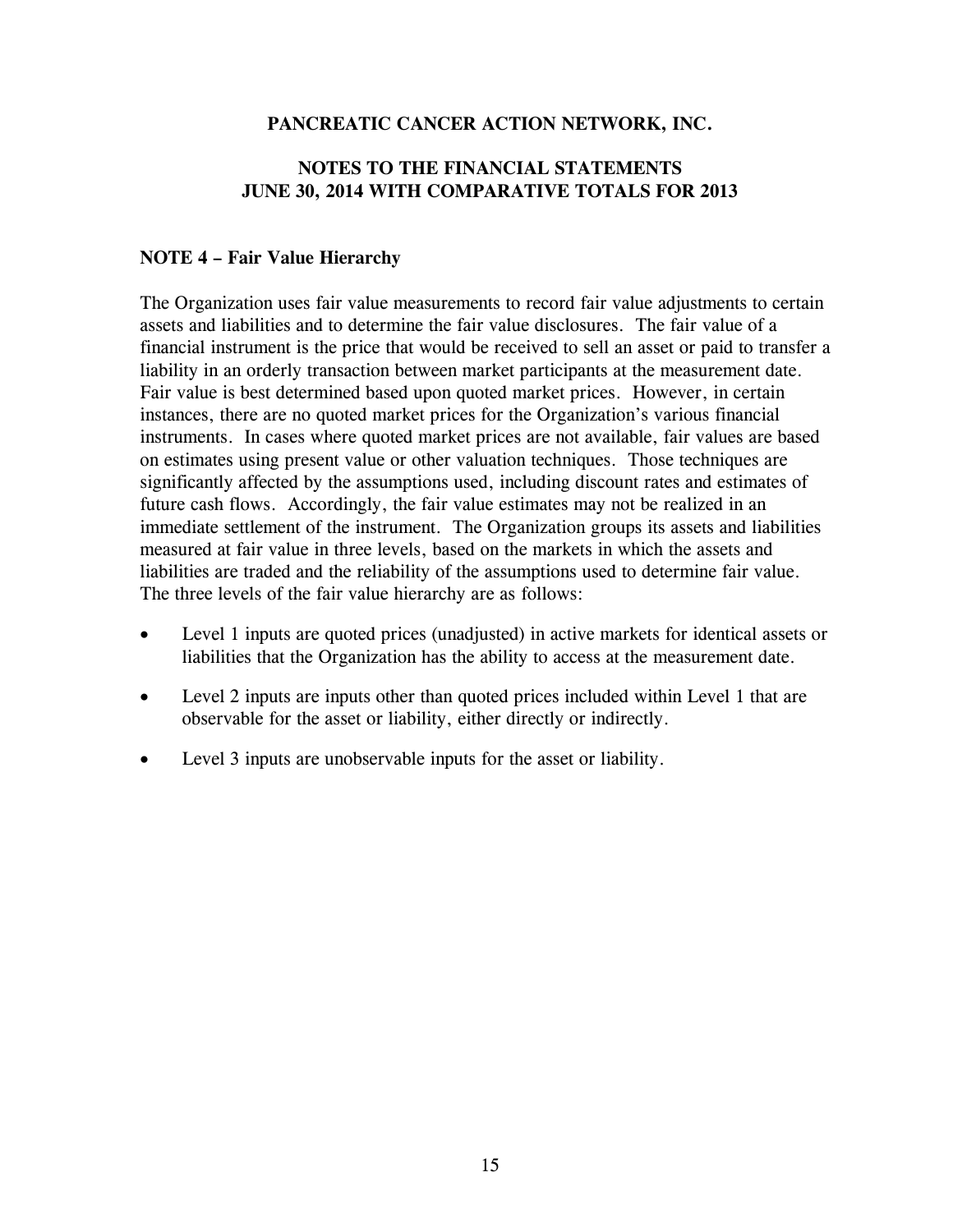## **NOTES TO THE FINANCIAL STATEMENTS JUNE 30, 2014 WITH COMPARATIVE TOTALS FOR 2013**

#### **NOTE 4 – Fair Value Hierarchy (Continued)**

The Organization's valuation techniques for assets and liabilities recorded at fair value are as follows:

Investments – The fair value of investment securities is the market value based on quoted market prices, when available, or market prices provided by recognized broker dealers. If listed prices or quotes are not available, fair value is based upon externally developed models that use unobservable inputs due to the limited market activity of the investment.

The following tables present assets that are measured at fair value on a recurring basis at June 30, 2014 and 2013:

|                      |             | Fair Value Measurements at June 30, 2014 |         | <b>Total</b> |              |  |
|----------------------|-------------|------------------------------------------|---------|--------------|--------------|--|
|                      | Level 1     | <b>Level 2</b>                           | Level 3 | 2014         | 2013         |  |
| <b>Fixed Income</b>  |             |                                          |         |              |              |  |
| Securities:          |             |                                          |         |              |              |  |
| Corporate bonds      |             | \$1,905,130                              |         | \$1,905,130  | \$1,384,494  |  |
| <b>US</b> Federal    |             |                                          |         |              |              |  |
| agencies             | \$1,393,230 |                                          |         | 1,393,230    | 1,474,735    |  |
| Mutual and           |             |                                          |         |              |              |  |
| Exchange             |             |                                          |         |              |              |  |
| <b>Traded Funds:</b> |             |                                          |         |              |              |  |
| Bond funds           | 3,792,495   |                                          |         | 3,792,495    | 4,597,054    |  |
| Equity funds and     |             |                                          |         |              |              |  |
| other assets         | 2,720,660   |                                          |         | 2,720,660    | 1,341,395    |  |
| <b>Common Stocks</b> | 1,328,172   |                                          |         | 1,328,172    | 2,262,808    |  |
| Total                | \$9,234,557 | 1,905,130                                | None    | \$11,139,687 | \$11,060,486 |  |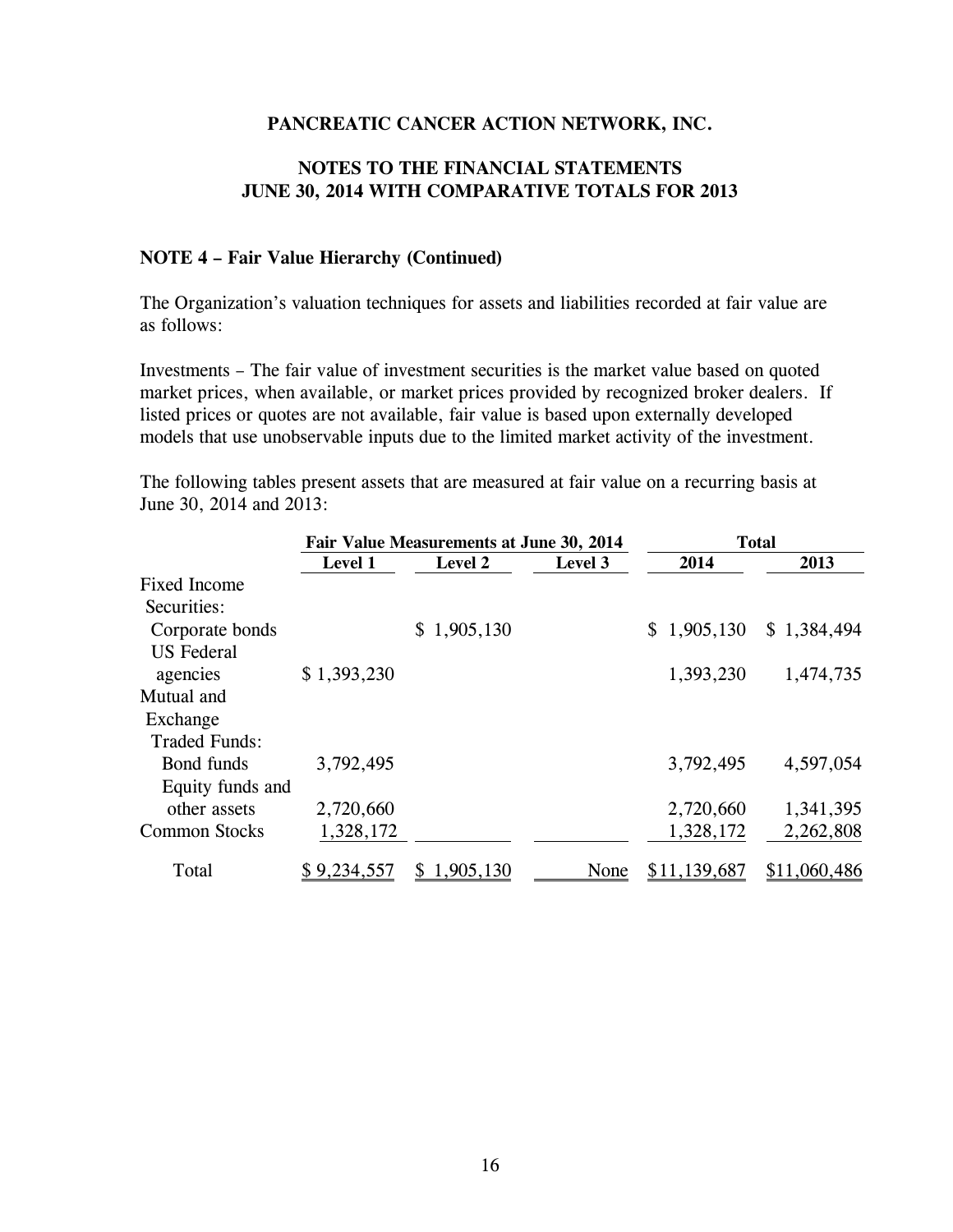#### **NOTES TO THE FINANCIAL STATEMENTS JUNE 30, 2014 WITH COMPARATIVE TOTALS FOR 2013**

#### **NOTE 5 – Pledges Receivable**

Pledges receivable consists of amounts due in installments from various individuals, foundations and corporations. Expected future collections as of June 30, 2014 are as follows:

| <b>Year Ending</b><br><b>June 30,</b>    |                 |
|------------------------------------------|-----------------|
|                                          |                 |
| 2015                                     | \$<br>1,981,424 |
| 2016                                     | 1,271,054       |
| 2017                                     | 102,000         |
| 2018                                     | 302,000         |
| 2019                                     | 102,000         |
| Thereafter                               | 101,688         |
|                                          | 3,860,166       |
| Less discount at a rate of $3.0\%$ -4.5% | 191,820)        |
| Less allowance for uncollectible pledges | 18,586)         |
|                                          | 3.649.7         |

At June 30, 2014 and 2013, the total of pledges receivable that are recorded net of related discounts is \$2,629,234 and \$1,435,355, respectively. Outstanding pledge receivables that are donor restricted as to time or purpose total \$3,255,460 and \$2,086,355 as of June 30, 2014 and 2013, respectively.

Uncollectible pledge expense of \$5,000 was reported in miscellaneous expense in both 2014 and 2013.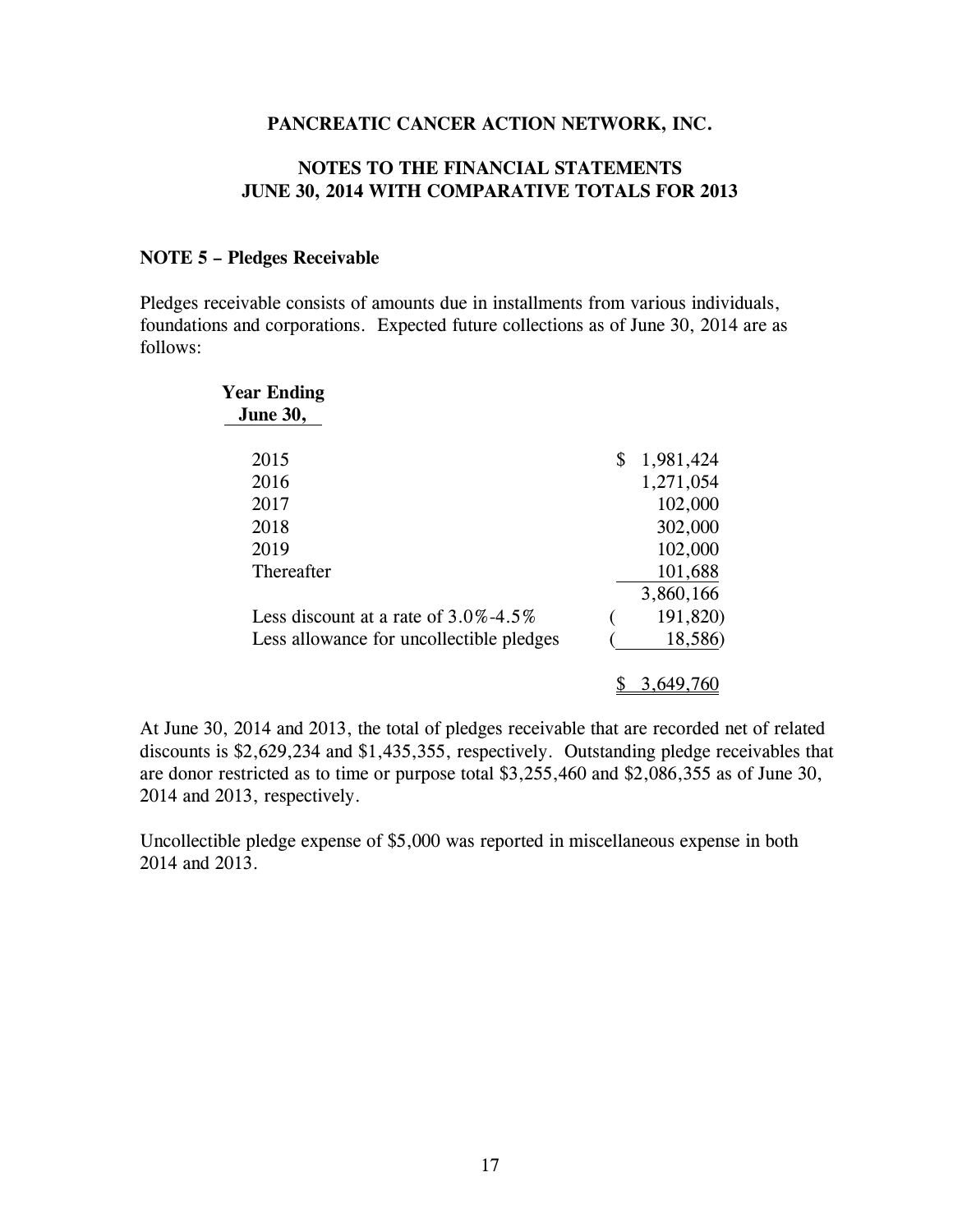## **NOTES TO THE FINANCIAL STATEMENTS JUNE 30, 2014 WITH COMPARATIVE TOTALS FOR 2013**

#### **NOTE 6 – Property and Equipment**

Property and equipment consists of the following:

|                                           | <b>June 30,</b> |           |   |           |
|-------------------------------------------|-----------------|-----------|---|-----------|
|                                           |                 | 2014      |   | 2013      |
| Furniture and equipment                   | \$              | 440,890   | S | 430,004   |
| Computer software                         |                 | 395,646   |   | 321,082   |
| Database system and web-site              |                 | 885,905   |   | 467,240   |
| Leasehold improvements                    |                 | 285,573   |   | 173,723   |
|                                           |                 | 2,008,014 |   | 1,392,049 |
| Accumulated depreciation and amortization |                 | 867,489)  |   | 669,679)  |
|                                           |                 | 140.52.   |   | 722,370   |

Furniture and equipment includes assets acquired in exchange for capital lease obligations. The cost of capital lease equipment was \$31,093 at June 30, 2014 and 2013. Related accumulated amortization of the capital lease equipment at June 30, 2014 and 2013 was \$13,468 and \$10,360, respectively.

The Organization has an internally developed clinical trials database system for internal use. Development costs for the database system are being amortized over a five-year period. Web-site development costs are amortized over a three-year period. Amortization costs were \$89,878 and \$61,070 for 2014 and 2013, respectively.

During the year ended June 30, 2014, the Organization incurred database system development and in-progress payments of \$418,664. These expenditures updated the functionality and expanded utilities and access to the Organization's internal clinical trials database system. The Organization is obligated to pay an additional \$319,037 upon completion in November 2014.

Total depreciation and amortization expense was \$197,810 and \$153,955 for 2014 and 2013, respectively.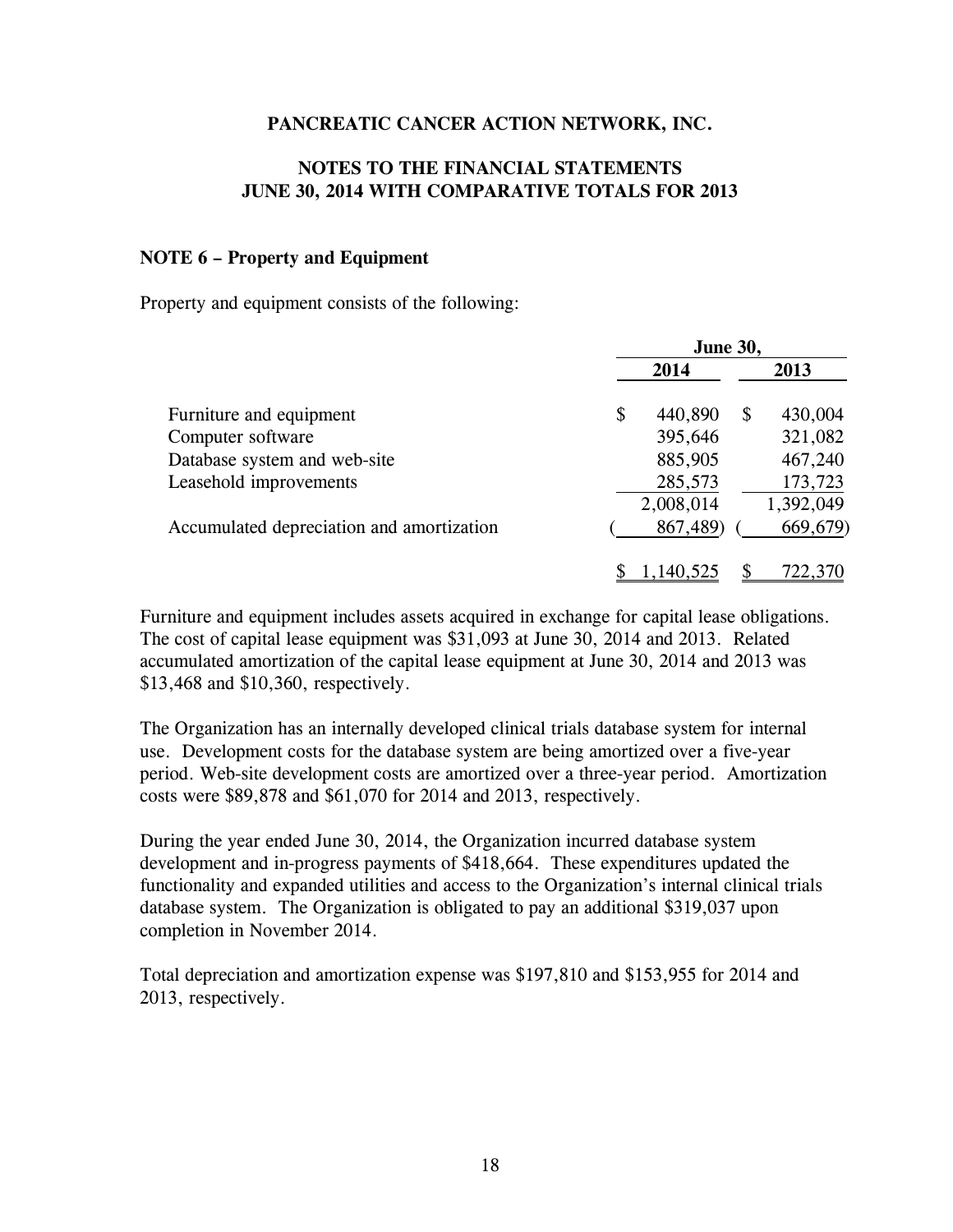#### **NOTES TO THE FINANCIAL STATEMENTS JUNE 30, 2014 WITH COMPARATIVE TOTALS FOR 2013**

#### **NOTE 7 – Grant Obligations**

Grant obligations consist of annual award installments and administrative fees due on multiyear research grants that are payable each year in advance, over one to five years.

Future payments on grant obligations as of June 30, 2014 are as follows:

| <b>Year Ending</b>                  |                 |
|-------------------------------------|-----------------|
| <b>June 30,</b>                     |                 |
| 2015                                | \$<br>4,012,000 |
| 2016                                | 2,308,750       |
| 2017                                | 780,000         |
| 2018                                | 300,000         |
| 2019                                | 75,000          |
|                                     | 7,475,750       |
| Less discounts at rates of $1.74\%$ | 181,505)        |
|                                     |                 |

In 2014, the Organization recorded research grants and fees of \$5,528,600, before discounts of \$123,578. This total consisted of \$5,145,000 for awards and \$383,600 for administrative fees. The Organization paid \$1,309,600 of this obligation during 2014 and the remaining \$4,093,422, net of discount, was included in grant obligations at June 30, 2014. In 2013, the Organization recorded research grants and fees of \$5,408,600, before discounts of \$82,037. This total consisted of \$5,045,000 for awards and \$363,600 for administrative fees. The Organization paid \$1,862,500 and \$1,131,100 of this obligation during 2014 and 2013, respectively. The remaining \$2,332,963, net of discount, was included in grant obligations at June 30, 2014.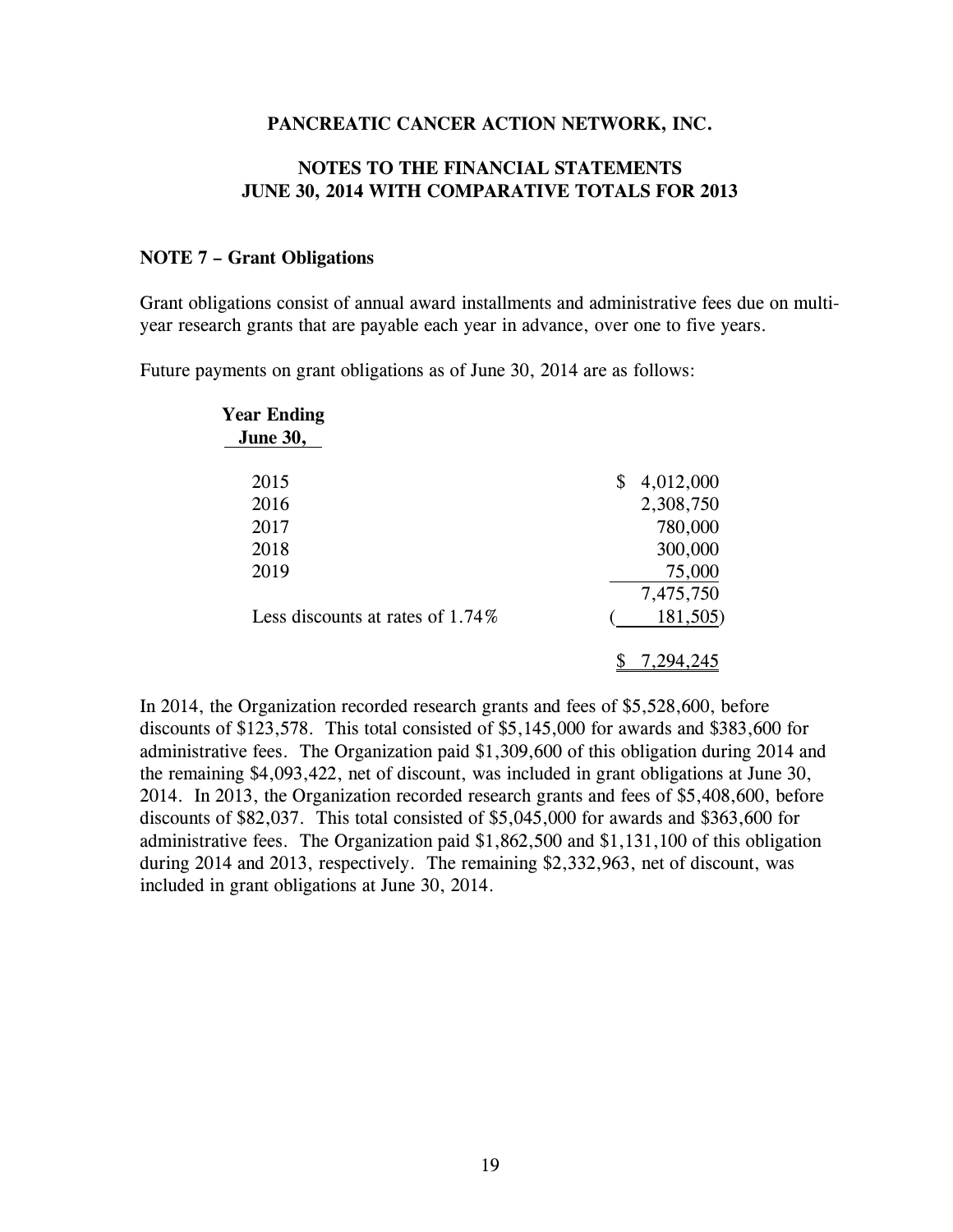## **NOTES TO THE FINANCIAL STATEMENTS JUNE 30, 2014 WITH COMPARATIVE TOTALS FOR 2013**

#### **NOTE 8 – Commitments**

#### *Facilities Leases*

In November 2010, the Organization relocated its corporate offices to Manhattan Beach, California. Under the terms of the new facility lease, monthly base rental payments escalate from \$35,250 to \$74,098 over a ten-year lease period, following rent-free occupancy for the first six months. The total amount of base rentals over the term of the lease is charged to expense on a straight-line basis, with the amount of the rental expense in excess of the lease payments recorded as a deferred lease liability. The lease provides for payment of a minimum number of parking spaces at rates that increase 3% annually. The agreement also calls for payment of allocated operating expenses that commenced in January 2012 and offers two five-year renewal options at market rates. Under the terms of the lease, the Organization made payments for tenant improvements during the fiscal year-ended June 30, 2011 that totaled \$111,447, net of \$12,083 in credits for reduced realestate broker fees charged to the landlord in benefit of the Organization. These costs totaling \$123,530 were recorded to leasehold improvements.

The Organization occupies an office space in Washington, D.C. at a monthly rate of \$7,740 under a lease agreement that calls for an annual increase of 4% and expires in February 2017.

Future minimum lease payments for the corporate facility operating leases, including minimum parking accommodations, are:

| <b>Year Ending</b><br><b>June 30,</b> |               |
|---------------------------------------|---------------|
| 2015                                  | 910,793<br>\$ |
| 2016                                  | 939,045       |
| 2017                                  | 934,696       |
| 2018                                  | 893,755       |
| 2019                                  | 920,568       |
| Thereafter                            | 1,255,851     |
|                                       | 5,854,708     |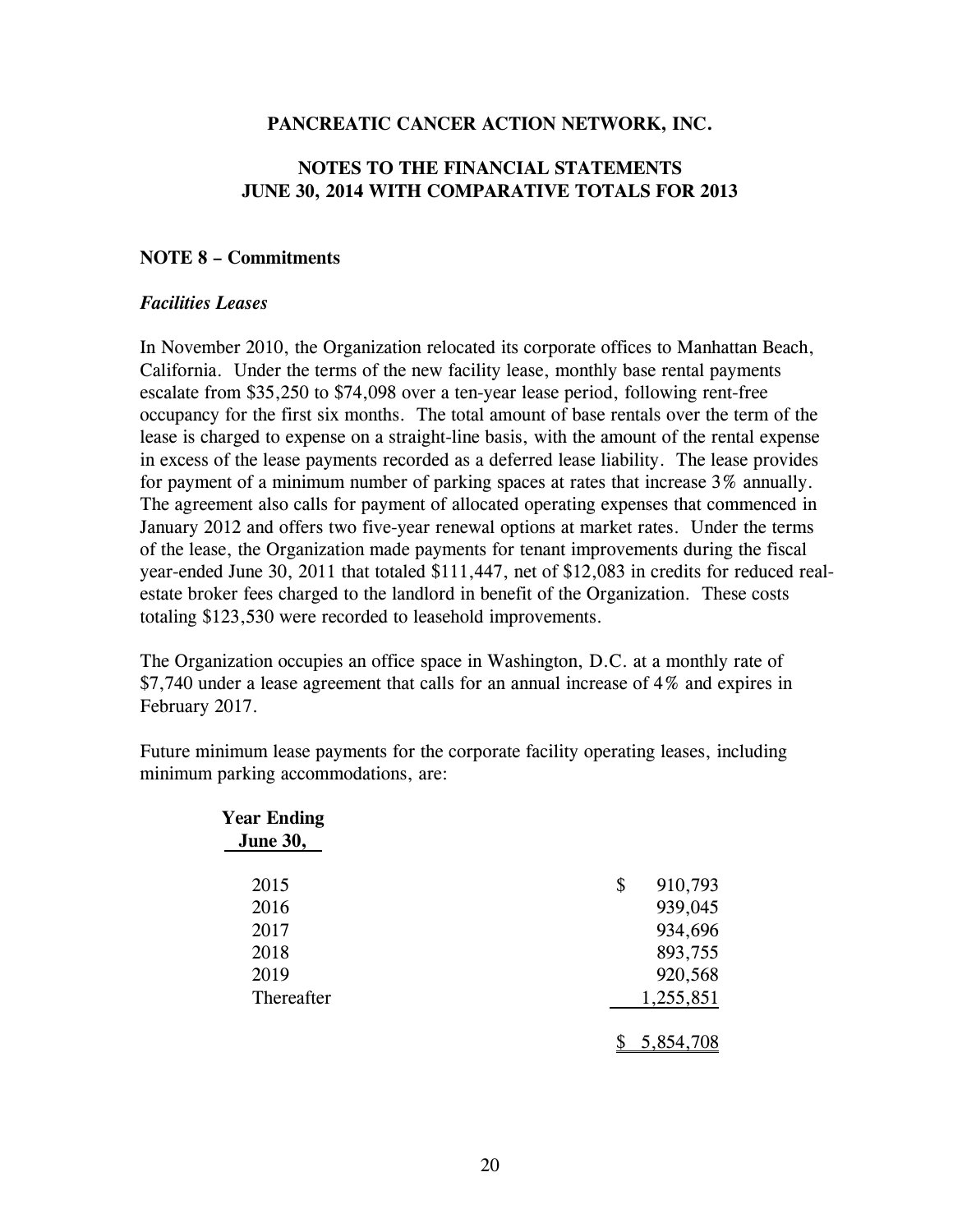## **NOTES TO THE FINANCIAL STATEMENTS JUNE 30, 2014 WITH COMPARATIVE TOTALS FOR 2013**

#### **NOTE 8 – Commitments (Continued)**

#### *Equipment Leases*

The Organization leases office equipment under non-cancelable leases that are collateralized by the office equipment acquired under the agreements. One of these leases is being recorded as an operating lease with lease payments of \$740 per month through May 2017. At June 30, 2014, a capital lease obligation that is due in January 2016 is payable in monthly installments of \$564 and bears an imputed interest rate of 8%.

The future minimum capital and operating equipment lease payments are as follows:

| <b>Year Ending</b><br><b>June 30,</b> | Capital<br>Lease |    | <b>Operating</b><br>Lease |  |
|---------------------------------------|------------------|----|---------------------------|--|
| 2015                                  | \$<br>6,765      | \$ | 8,880                     |  |
| 2016                                  | 3,943            |    | 8,880                     |  |
| 2017                                  |                  |    | 8,140                     |  |
|                                       | 10,708           |    | 25,900                    |  |
| Less amount representing interest     | 681)             |    |                           |  |
|                                       | 10,027           |    | 25,900                    |  |

In 2014 and 2013, rental expense for operating leases was \$971,944 and \$920,307, respectively.

#### *Contractual Obligations*

The Organization has entered into contractual agreements with hotel venues to provide facilities and services for events scheduled to take place through June 2016. The agreements call for payment of cancellation fees that range from a minimum of \$20,997 to \$144,978. The minimum and maximum aggregate cancellation fees for all contracted venues is \$283,693 and \$618,489, respectively.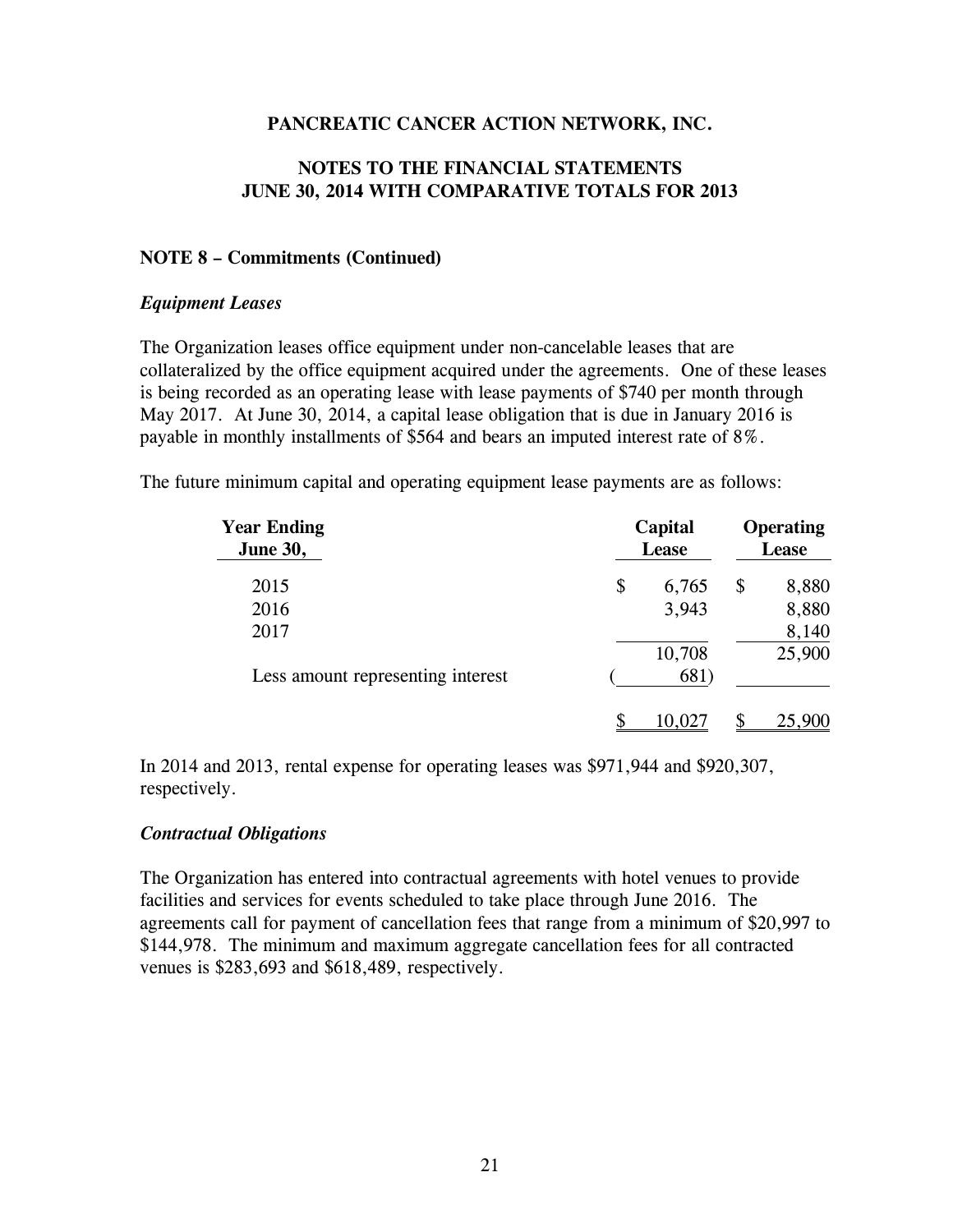## **NOTES TO THE FINANCIAL STATEMENTS JUNE 30, 2014 WITH COMPARATIVE TOTALS FOR 2013**

## **NOTE 9 – Net Assets**

#### *Unrestricted Net Assets – Board Designated Operating Reserve*

The Organization defines Board Designated Operating Reserves as the portion of unrestricted net assets that has been designated for use in emergencies and to sustain financial operations in the event budgeted revenues are not realized or unforeseen expenses are incurred. The presence of an operating reserve provides the Organization with flexibility to respond adeptly to rapidly changing economic and other conditions that warrant an immediate shift in strategy. The Board has established a target of maintaining a minimum, fully funded operating reserve sufficient to fund four months of budgeted operating costs as modified for projected availability of financial resources restricted for the purpose of funding a growing research grant portfolio. At June 30, 2014, the Board Designated Operating Reserve balance was \$8,600,000 and represented approximately five months of budgeted fiscal 2015 operating expense. At June 30, 2013, the Board Designated Operating Reserve balance was \$6,370,000 and represented approximately five months of budgeted fiscal 2014 operating expense.

#### *Temporarily Restricted Net Assets*

Temporarily restricted net assets are available for the following purposes:

|                                          | <b>June 30,</b> |         |  |           |  |
|------------------------------------------|-----------------|---------|--|-----------|--|
|                                          |                 | 2014    |  | 2013      |  |
| Time restricted net assets:              |                 |         |  |           |  |
| Unrestricted use                         | S               | 571,958 |  | 600,319   |  |
| Purpose restricted net assets:           |                 |         |  |           |  |
| Research grants                          |                 | 37,320  |  | 18,220    |  |
| Patient Services Clinical Trial database |                 | 250,000 |  | 396,810   |  |
|                                          |                 | 859,278 |  | 1,015,349 |  |